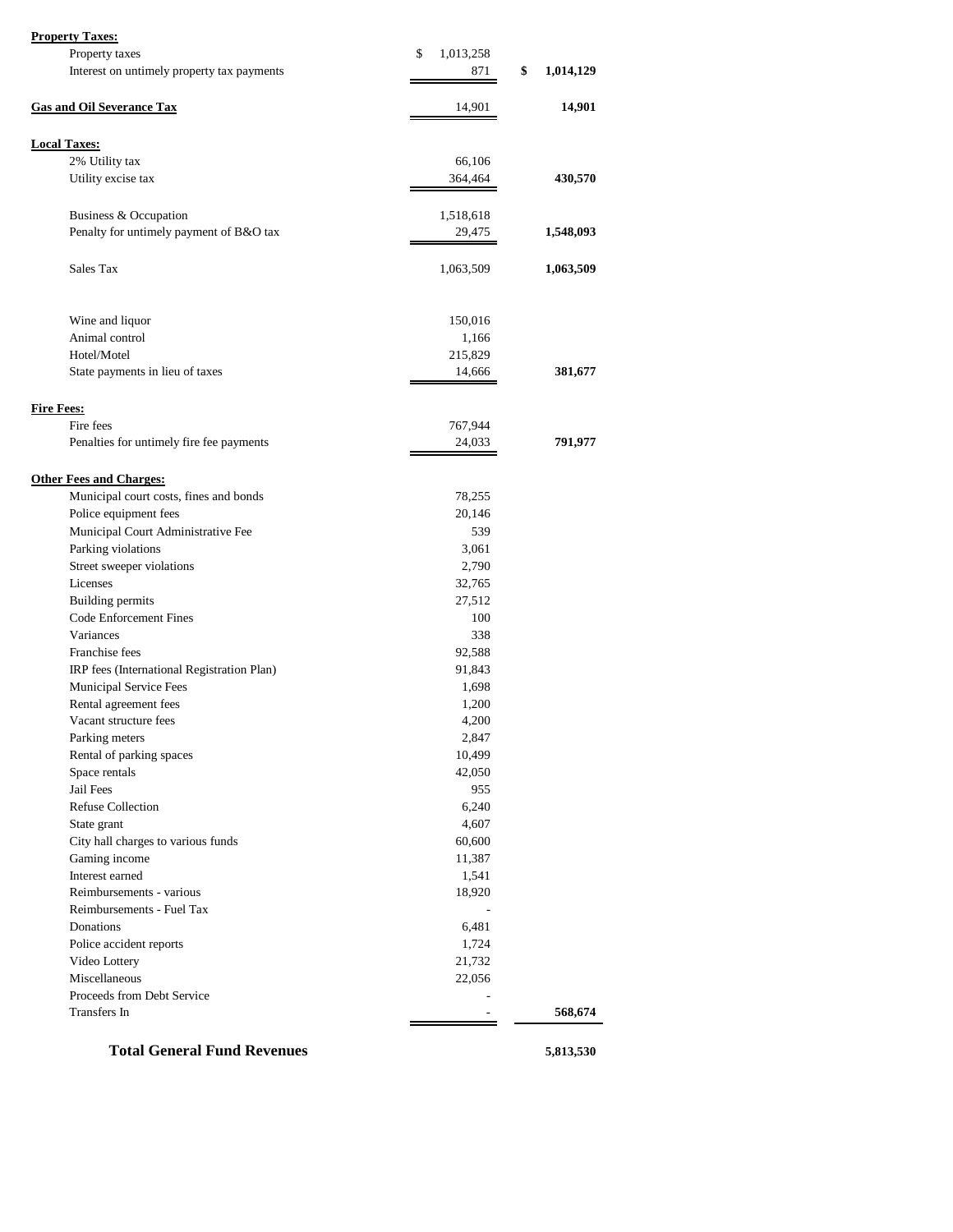**COAL SEVERANCE FUND**

| Coal Severance Tax<br>Interest earned                            | \$<br>21.990<br>120 | \$<br>22,110 |
|------------------------------------------------------------------|---------------------|--------------|
| <b>EXPENDITURES:</b><br>Capital Outlay - Fire Department Related |                     | \$           |
| <b>Excess of revenues over expenditures</b>                      |                     | 22,110       |
| Fund balance at beginning of year (audited)                      |                     | 80,113       |
| Fund balance at end of year (unaudited)                          |                     | 102.223      |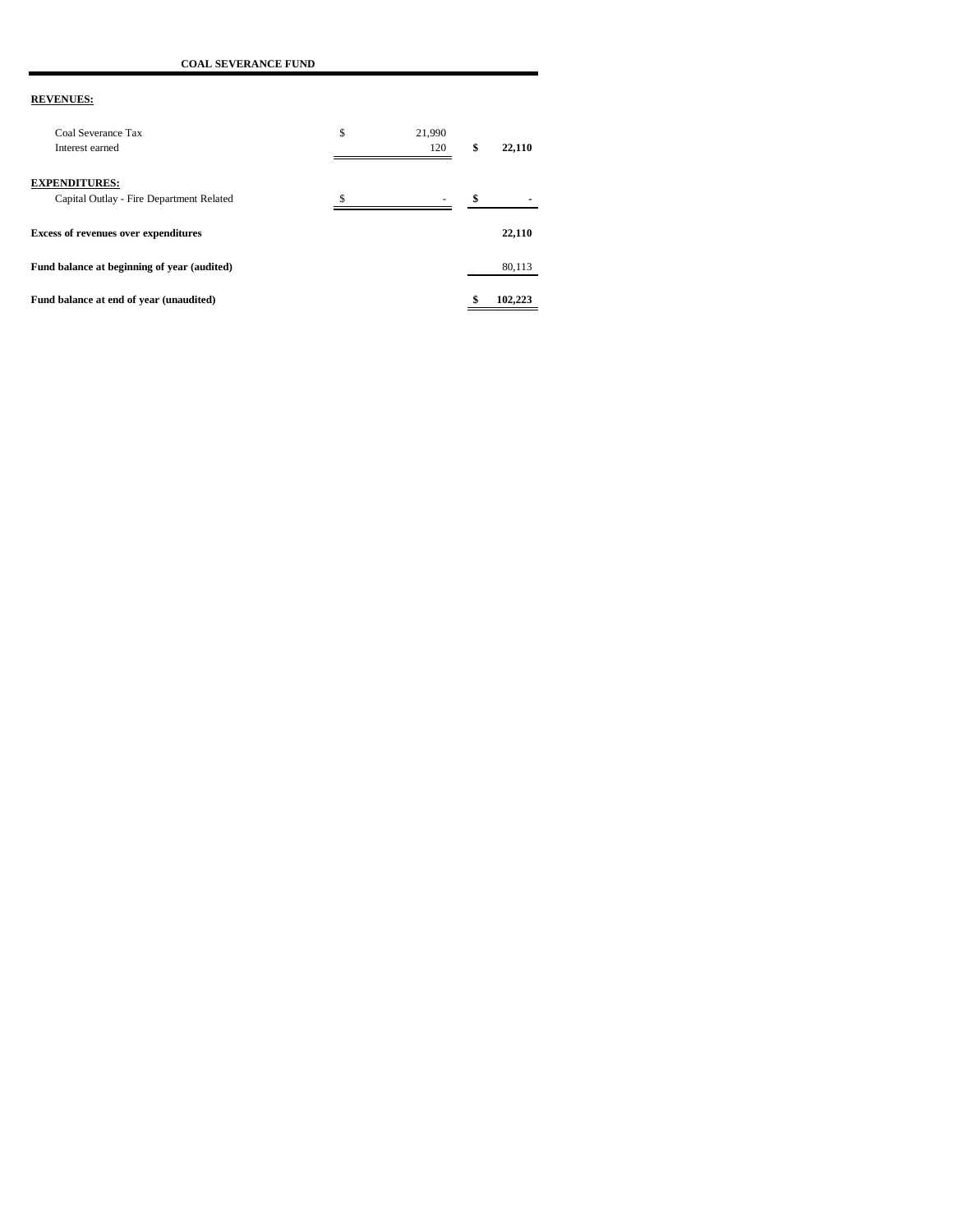| Interest earned                                       | \$<br>1,825   |
|-------------------------------------------------------|---------------|
| <b>EXPENDITURES</b>                                   |               |
| Excess of revenues over expenditures before transfers | 1,825         |
| <b>Transfer Out</b>                                   |               |
| Fund balance at beginning of year (audited)           | 851,811       |
| Fund balance at end of year (unaudited)               | \$<br>853,636 |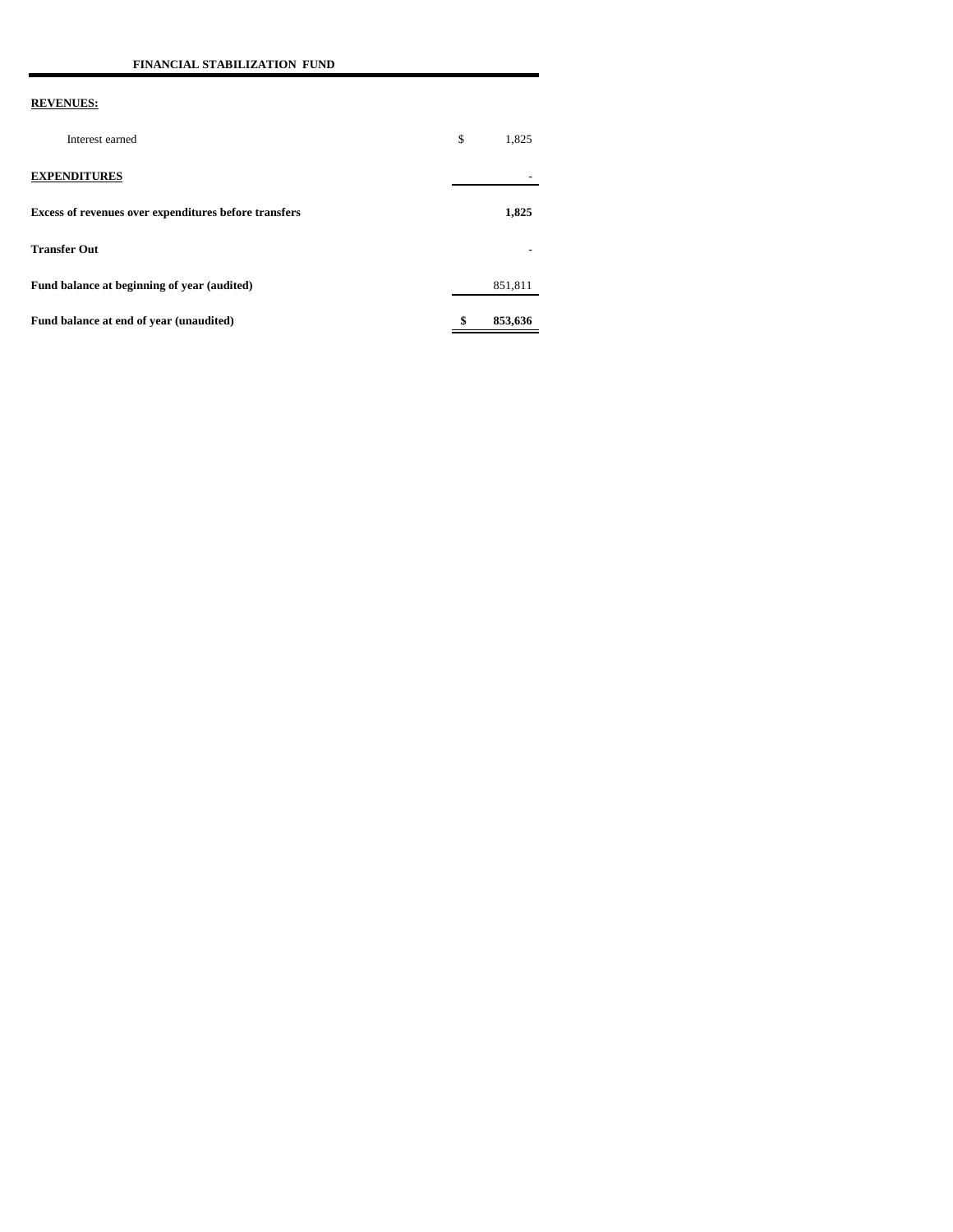| Charges for services                                        | \$<br>10,945  |               |
|-------------------------------------------------------------|---------------|---------------|
| Intergovernmental                                           | 24,000        |               |
| Donations                                                   |               |               |
| Contribution from General Fund                              | 248,713       |               |
| Interest                                                    | 63            |               |
| Refunds & Reimbursements                                    | 909           |               |
| Miscellaneous                                               | 644           | \$<br>285,274 |
|                                                             |               |               |
| <b>EXPENDITURES:</b>                                        |               |               |
| <b>Personal Services</b>                                    | \$<br>210,487 |               |
| <b>Contractual Services</b>                                 | 30,029        |               |
| Commodities                                                 | 33,685        |               |
| Principal Payments                                          | 7,351         |               |
| <b>Interest Expenes</b>                                     | 473           | \$<br>282,025 |
| <b>Excess of revenues over expenditures</b>                 |               | 3,249         |
| Fund balance at beginning of year (excludes capital assets) |               | 26,996        |
| Fund balance at end of year (unaudited)                     |               | \$<br>30,245  |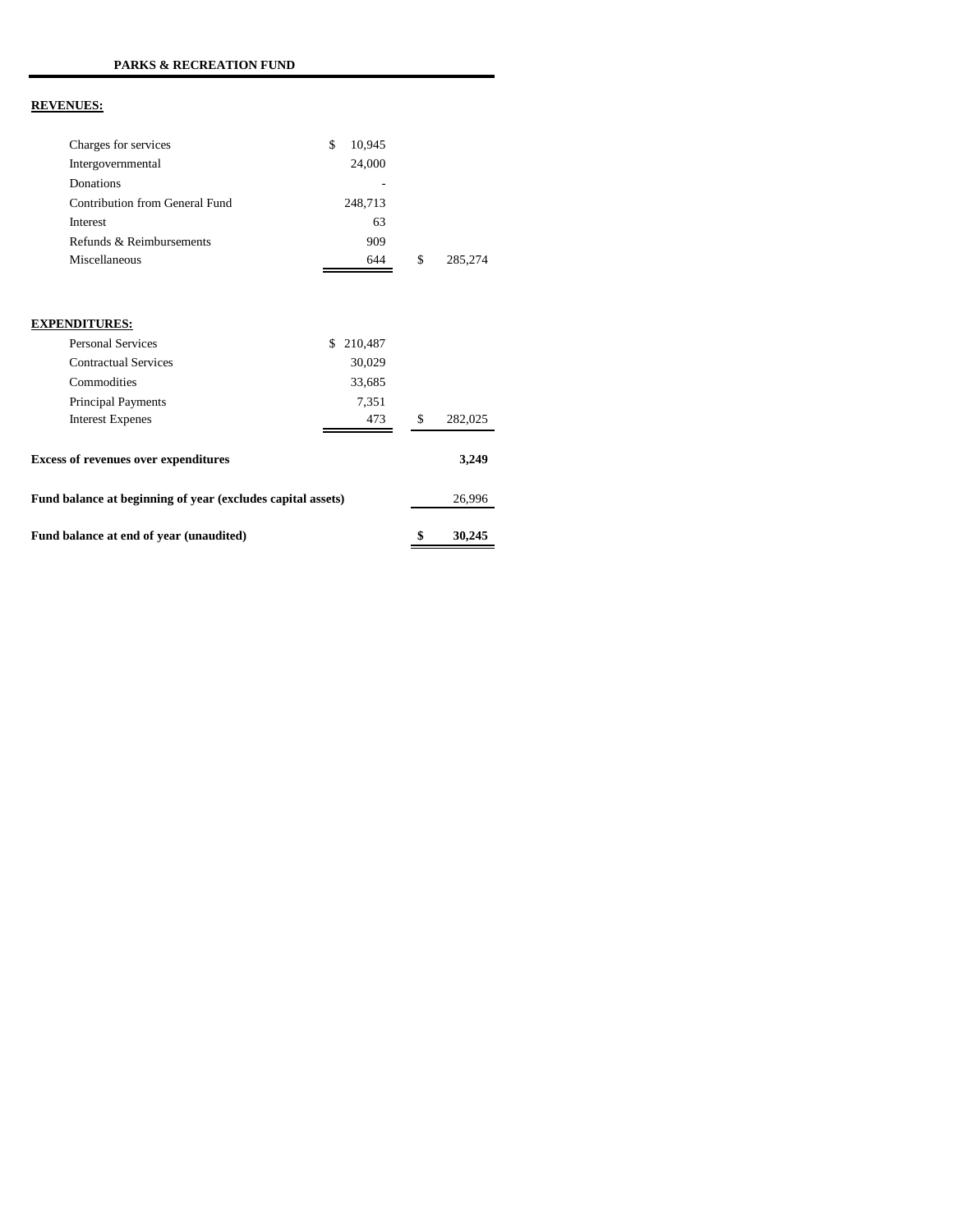| Confiscated property<br>Interest earned           | \$<br>3.409<br>2 | \$<br>3,411 |
|---------------------------------------------------|------------------|-------------|
| <b>EXPENDITURES</b><br>Investigative expenditures | 341              | 341         |
| <b>Excess of revenues over expenditures</b>       |                  | 3,070       |
| Fund balance at beginning of year (audited)       |                  |             |
| Fund balance at end of year (unaudited)           |                  | \$<br>3,070 |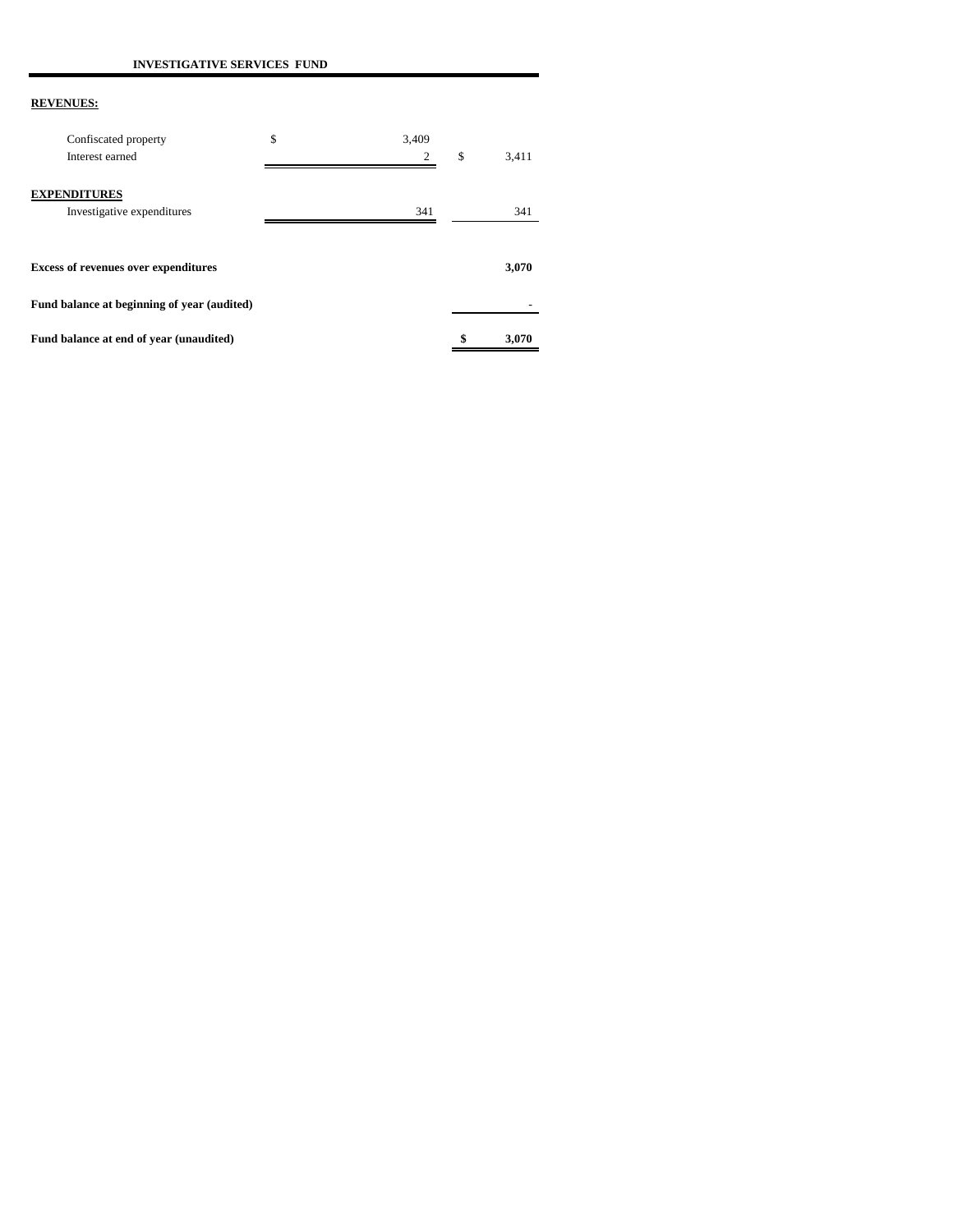# **ADDITIONS:**

| Employee contribution                 | 14.994  |     |         |
|---------------------------------------|---------|-----|---------|
| Employer contribution                 | 207,335 |     |         |
| Premium Surtax allocation             | 108.209 |     |         |
| Investment Income/Gain on Investments | 248.531 | \$. | 579,069 |

### **DEDUCTIONS:**

| General & Administrative         | \$<br>71,751 |                 |
|----------------------------------|--------------|-----------------|
| <b>Benefit Payments</b>          | 336,443      | \$<br>408,194   |
| Net increase (decrease)          |              | 170,875         |
| Net assets - beginning (audited) |              | 3,520,541       |
| Net assets - ending (unaudited)  |              | \$<br>3,691,416 |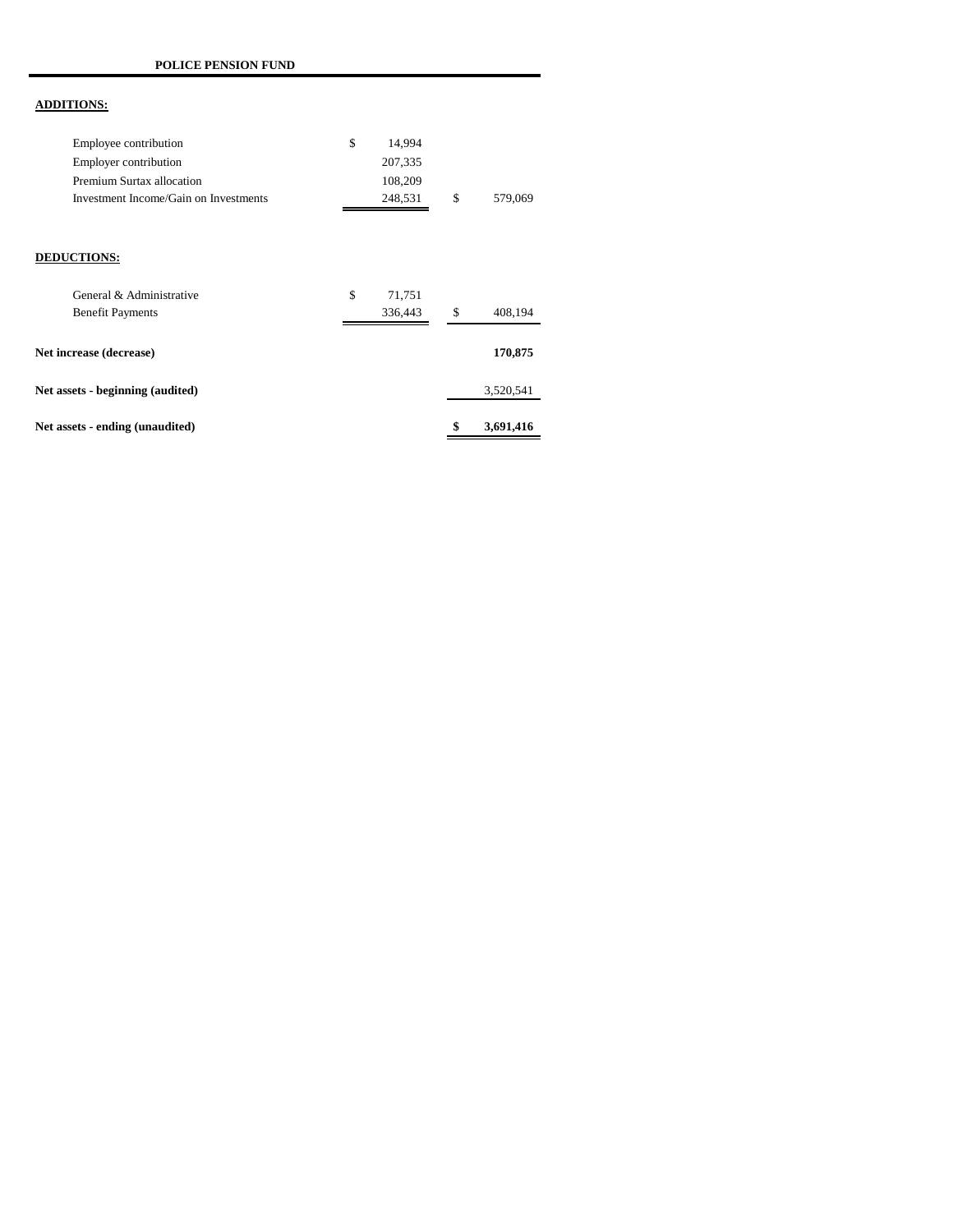### **ADDITIONS:**

| Employee contribution                 | 13.565  |    |         |
|---------------------------------------|---------|----|---------|
| <b>Employer contribution</b>          | 53.382  |    |         |
| Premium Surtax allocation             | -       |    |         |
| Investment Income/Gain on Investments | 105.679 | -8 | 172,626 |

### **DEDUCTIONS:**

| Net assets - ending (unaudited)                     |                        | \$<br>1,788,546 |
|-----------------------------------------------------|------------------------|-----------------|
| Net assets - beginning (audited)                    |                        | 1,658,046       |
| Net increase (decrease)                             |                        | 130,500         |
| General & Administrative<br><b>Benefit Payments</b> | \$<br>12,168<br>29.958 | \$<br>42,126    |
|                                                     |                        |                 |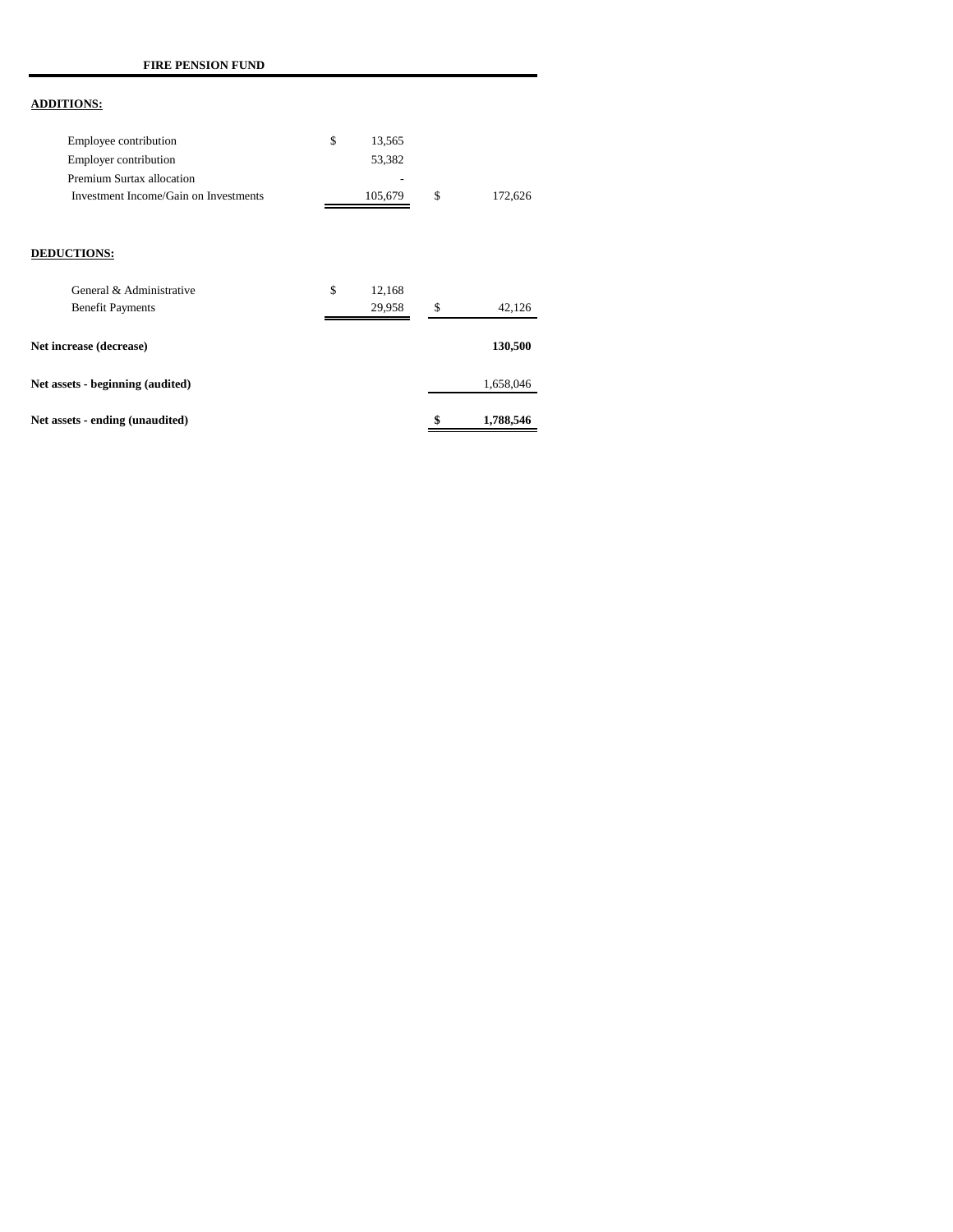| Residential                                     | \$<br>1,799,910  |                 |
|-------------------------------------------------|------------------|-----------------|
| Metered commercial                              | 811,230          |                 |
| Tap and connection fees                         | 5,055            |                 |
| Sales for resale<br>Interest earned             | 702,987          |                 |
|                                                 | 5,766            |                 |
| Penalty income<br>Miscellaneous                 | 32,572<br>16,862 | \$<br>3,374,382 |
|                                                 |                  |                 |
| <b>EXPENDITURES:</b>                            |                  |                 |
| PUMPING PLANT                                   |                  |                 |
| Power purchased for pump                        | 230,949          |                 |
| Salary and wage                                 | 100,142          |                 |
| All other                                       | 44,281           | 375,372         |
| <u>WATER TREATMENT PLANT</u>                    |                  |                 |
| Chemicals - treatment                           | 267,897          |                 |
| Chemicals - other                               | 42,810           |                 |
| Salary and wage                                 | 106,468          |                 |
| All Other                                       | 7,642            |                 |
| Sludge disposal                                 | 130,050          |                 |
| Gas, oil and tires                              | 5,874            |                 |
| Office supplies                                 | 23,290           |                 |
| Maintenance - equipment                         | 32,634           | 616,665         |
| <b>TRANSMISSION AND DISTRIBUTION</b>            |                  |                 |
| Salary and wage                                 | 295,507          |                 |
| All other                                       | 115,900          |                 |
| Building rental                                 | 12,542           |                 |
| Utilities                                       | 14,220           |                 |
| Telephone                                       | 5,146            |                 |
| Maintenance - structure and improvements        | 34               |                 |
| Maintenance - transmission & distribution mains | 41,075           |                 |
| Maintenance - vehicles and equipment            | 17,367           |                 |
| Maintenance - services                          | 17,267           |                 |
| Maintenance - meters                            | 78,763           |                 |
| Uniforms                                        | 5,103            |                 |
| Gas, oil and tires                              | 16,921           | 619,845         |
| <b>CUSTOMER ACCOUNTING</b>                      |                  |                 |
| Supervision                                     | 14,704           |                 |
| Material and expense - customer accounts        | 12,912           | 27,616          |
| <b>GENERAL AND ADMINISTRATIVE</b>               |                  |                 |
| All other                                       | 38,990           |                 |
| Salary and wage                                 | 89,247           |                 |
| Depreciation and amortization expense           | 1,211,743        |                 |
| Interest on long-term debt                      | 630,043          |                 |
| Property insurance                              | 16,449           |                 |
| FICA expense                                    | 44,377           |                 |
| Group insurance                                 | 97,567           |                 |
| <b>Retirement Expenes</b>                       | 7,793            |                 |
| Worker's compensation insurance                 | 22,079           |                 |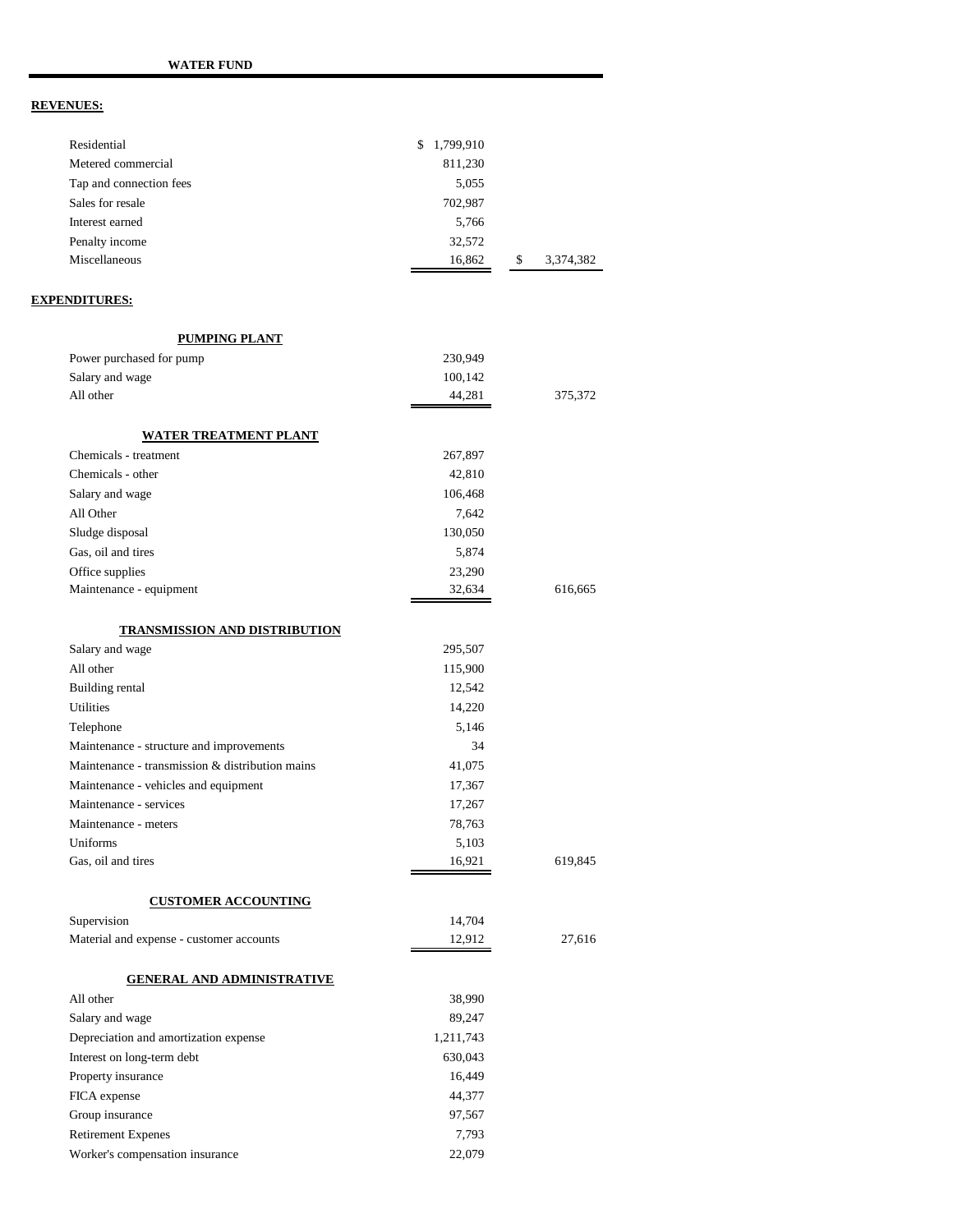| Total net position - ending (unaudited)  |        | \$<br>2,450,206 |
|------------------------------------------|--------|-----------------|
| Total net position - beginning (audited) |        | 2,884,963       |
| Change in net position                   |        | (434,757)       |
| <b>Total water fund expenditures</b>     |        | 3,809,139       |
| <b>Transfers Out</b>                     | ۰      | 2,169,641       |
| Regulatory commission expense            | 11,353 |                 |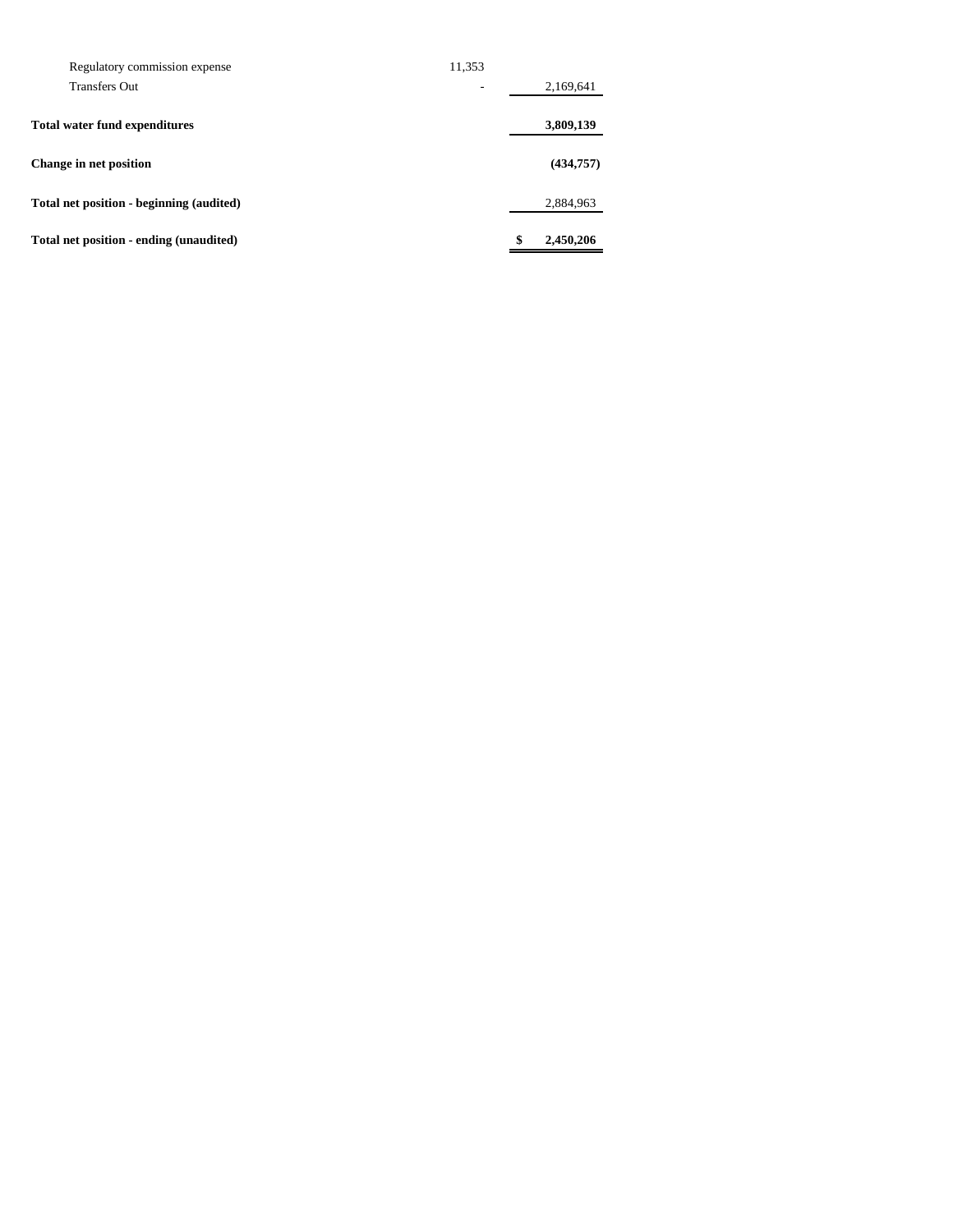| Metered residential                            | \$<br>836,097    |                 |
|------------------------------------------------|------------------|-----------------|
| Unmetered residential                          | 12,617           |                 |
| Metered commercial                             | 753,376          |                 |
| Tap and connection fees                        | 3,600            |                 |
| Service to other systems                       | 359,416          |                 |
| Interest earned                                | 17,560           |                 |
| Reimbursements - Other                         | 2,444            |                 |
| Penalty income                                 | 18,504           |                 |
| Lab analysis services                          | 355,807          |                 |
| Miscellaneous receipts                         | 12,694           | \$<br>2,372,115 |
|                                                |                  |                 |
| <b>EXPENDITURES:</b>                           |                  |                 |
| <b>COMBINED SEWER OVERFLOW</b>                 |                  |                 |
| Regular wages                                  | \$<br>33,488     |                 |
| Overtime                                       | 2,322            |                 |
| Maintenance - vehicles and equipment           | 1,368            |                 |
| Supplies and other related expense             | 1,774            | 38,952          |
| <b>COLLECTING</b>                              |                  |                 |
| Regular wages                                  | 74,479           |                 |
| Overtime                                       | 12,944           |                 |
| Stromwater supplies and expense                |                  | 87,423          |
|                                                |                  |                 |
| <b>PUMPING</b>                                 |                  |                 |
| Salary and wage                                | 75,646           |                 |
| Overtime wages                                 | 12,944           |                 |
| Retirement                                     |                  |                 |
| Power and fuel                                 | 87,542           |                 |
| Maintenance - structures and improvements      | 3,734            |                 |
| Gas, oil and tires                             | 14,218           |                 |
| Telephone                                      | 4,872            |                 |
| Supplies and other related expense             | 41,551           |                 |
| All other expenses                             | 30,515           |                 |
| Maintenance - vehicles and equipment           | 26,396           |                 |
| Maintenance - pumping equipment                | 40,019           | 337,437         |
| TREATMENT AND DISPOSAL                         |                  |                 |
| Regular wages                                  | 214,455          |                 |
| Overtime wages                                 | 18,498           |                 |
| Other supplies and expense                     | 8,849            |                 |
| Contract analysis                              | 14,794           |                 |
| Chemical treatment expense                     | 144,518          |                 |
| Maintenance - treatment and disposal equipment | 32,617           |                 |
| Maintenance - Structures and Improvements      | 4,787            |                 |
| All other expense                              | 51,079           | 489,597         |
| <b>CUSTOMER ACCOUNTING</b>                     |                  |                 |
|                                                |                  |                 |
| Salary and wages<br>Customer accounts          | 46,390<br>14,004 | 60,394          |
|                                                |                  |                 |
|                                                |                  |                 |

### **GENERAL AND ADMINISTRATIVE**

Depreciation and amortization **Figure 2**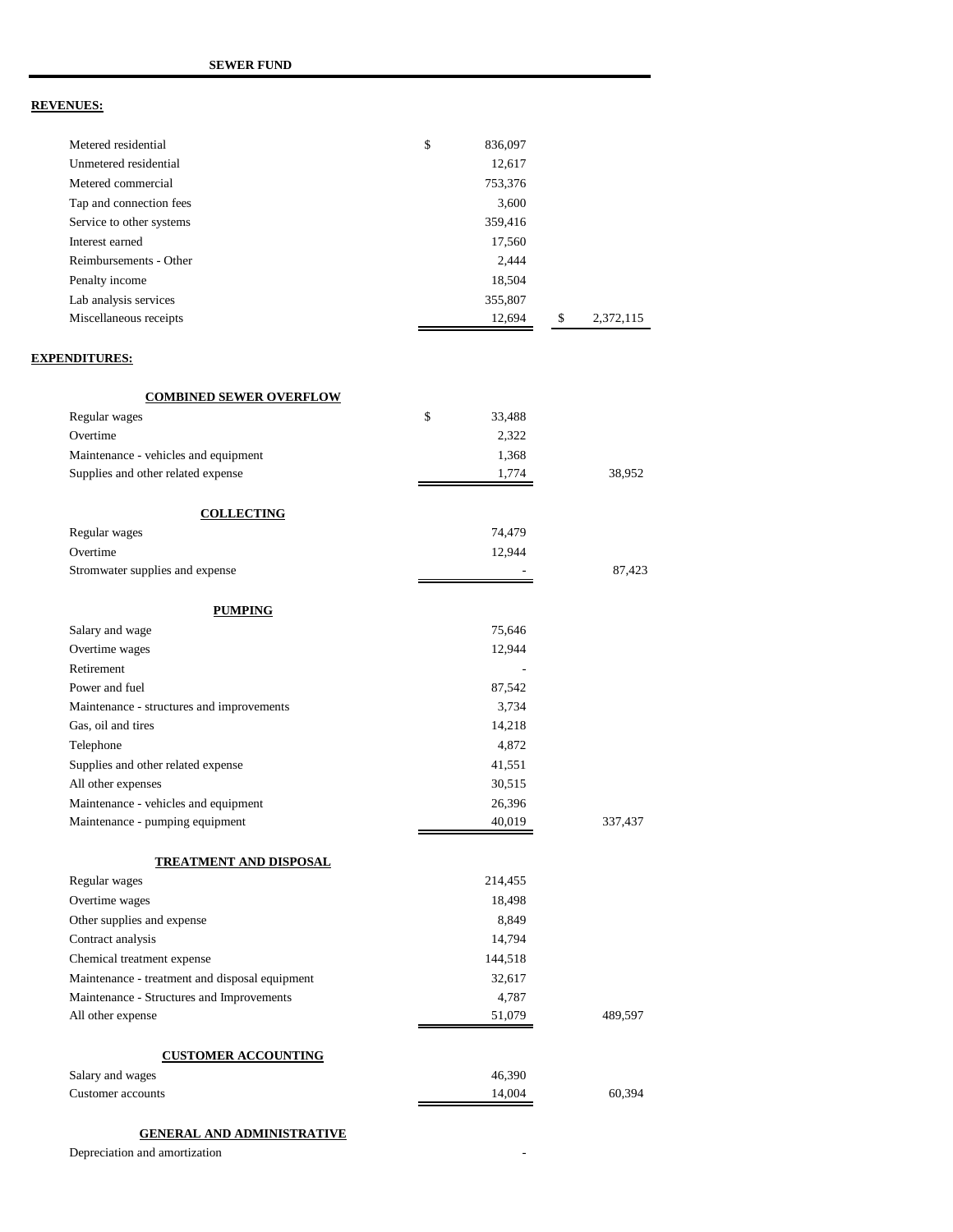| Sanitary board                           | 1,200   |                 |
|------------------------------------------|---------|-----------------|
| Salary and wages                         | 85,501  |                 |
| Overtime wages                           | 1,800   |                 |
| Professional Services                    | 5,064   |                 |
| Interest on long-term debt               | 174,292 |                 |
| Regulatory commission expense            | 11,466  |                 |
| Miscellaneous                            | 2,166   |                 |
| Consent decree                           | 7,341   |                 |
| Property and liability insurance         | 16,449  |                 |
| FICA expense                             | 42,551  |                 |
| Group insurance                          | 91,313  |                 |
| Retirement                               | 5,731   |                 |
| Worker's compensation insurance          | 7,720   |                 |
| Depreciation and amortization            | 383,096 | 835,690         |
| <b>Total sewer fund expenditures</b>     |         | \$<br>1,849,493 |
| <b>Change in net position</b>            |         | 522,622         |
| Total net position - beginning (audited) |         | 2,196,754       |
| Total net position - ending (unaudited)  |         | \$<br>2,719,376 |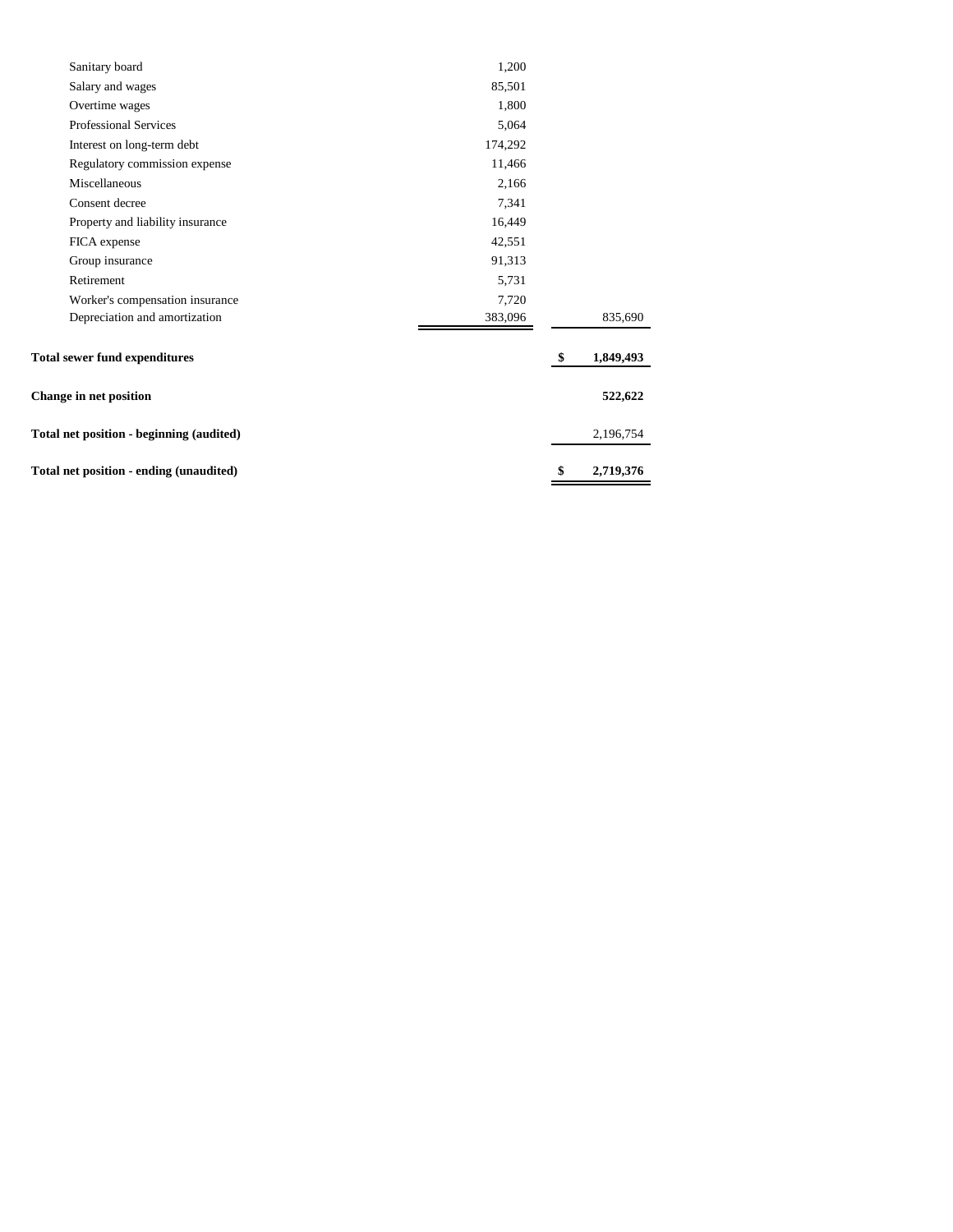| Total net position - ending (unaudited)  |                 | \$<br>513,728   |  |
|------------------------------------------|-----------------|-----------------|--|
| Total net position - beginning (audited) |                 | 283,383         |  |
| <b>Change in net position</b>            |                 | 230,345         |  |
| Depreciation                             | 60,880          | \$<br>1,173,512 |  |
| Property and liability insurance         | 16,449          |                 |  |
| Commodities                              | 90,374          |                 |  |
| Other expense                            | 38,750          |                 |  |
| <b>Contractual Services</b>              | 521,610         |                 |  |
| <b>Personal Services</b>                 | \$<br>445,449   |                 |  |
| <b>EXPENDITURES:</b>                     |                 |                 |  |
| Miscellaneous                            | 17,465          | \$<br>1,403,857 |  |
| Interest                                 | 1,084           |                 |  |
| Charges for services                     | \$<br>1,385,308 |                 |  |
|                                          |                 |                 |  |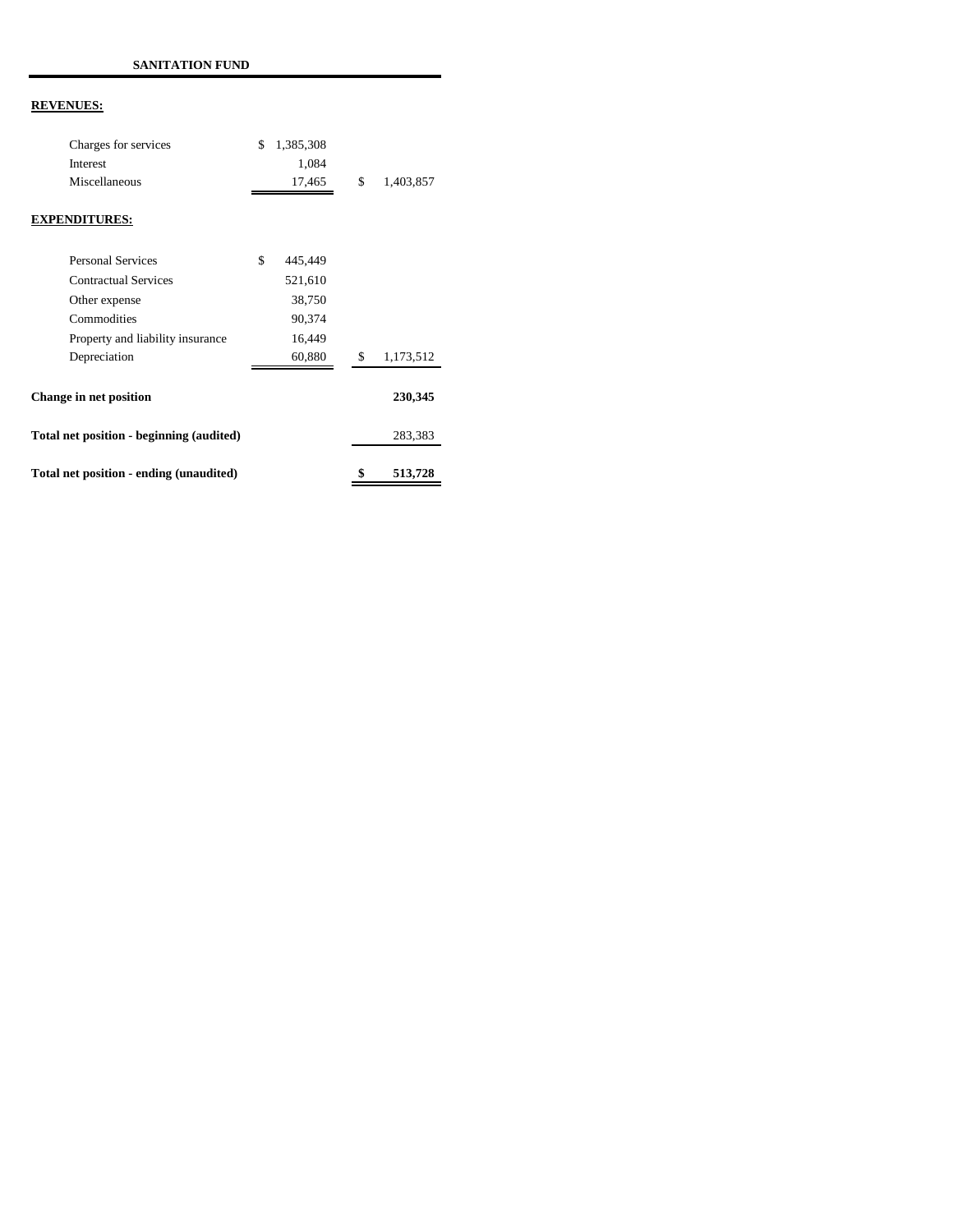**LANDFILL FUND**

| Total net position - ending (unaudited)  |     |        | \$<br>1,963,948 |
|------------------------------------------|-----|--------|-----------------|
| Total net position - beginning (audited) |     |        | 1,963,995       |
| <b>Change in net position</b>            |     |        | (47)            |
| Other expenses                           | \$. | 31,216 | \$<br>31,216    |
| <b>EXPENDITURES:</b>                     |     |        |                 |
| Transfers In                             |     |        | \$<br>31,169    |
| Miscellaneous                            |     | 1,249  |                 |
| Interest                                 |     | 29,695 |                 |
| Charges for services                     | \$  | 225    |                 |
|                                          |     |        |                 |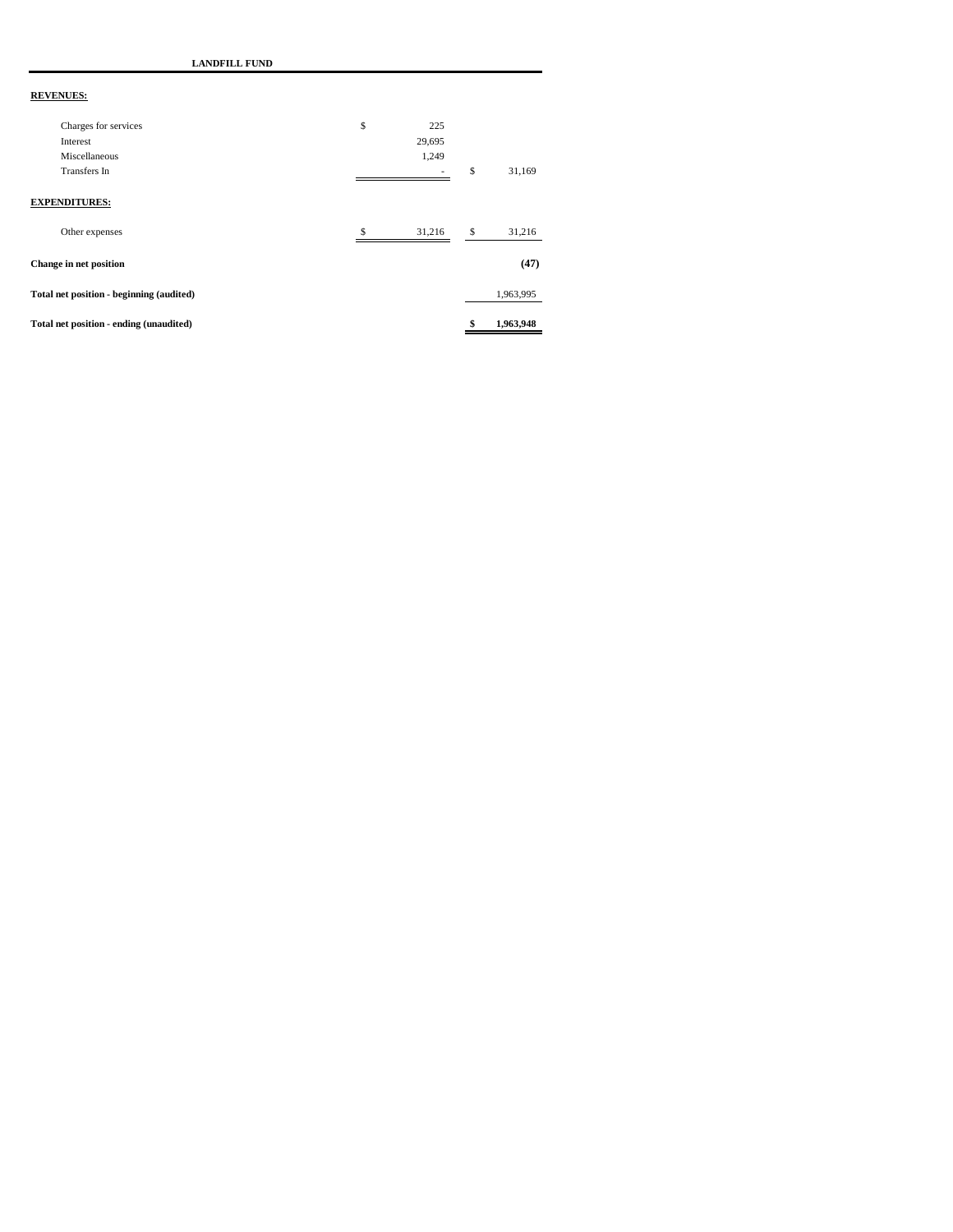|                                  | <b>LONG TERM DEBT</b> |                   |              | <b>PURPOSE</b> |              |                                                            |
|----------------------------------|-----------------------|-------------------|--------------|----------------|--------------|------------------------------------------------------------|
|                                  |                       |                   |              |                |              |                                                            |
|                                  | <b>GENERAL</b>        | <b>SANITATION</b> | <b>WATER</b> | <b>SEWER</b>   | <b>PARKS</b> |                                                            |
| <b>DESCRIPTION</b>               | <b>FUND</b>           | <b>FUND</b>       | <b>FUND</b>  | <b>FUND</b>    | <b>FUND</b>  |                                                            |
|                                  |                       |                   |              |                |              |                                                            |
| <b>Capital Leases Payable</b>    |                       |                   |              |                |              |                                                            |
|                                  |                       |                   |              |                |              |                                                            |
| Due 2020                         |                       | 23,578            |              |                |              | Garbage truck, rear loading                                |
|                                  |                       |                   |              |                |              |                                                            |
| <b>Installment Notes Payable</b> |                       |                   |              |                |              |                                                            |
|                                  |                       |                   |              |                |              |                                                            |
| Due 2020                         |                       |                   |              | 8,501          |              | 2016 Ford F550                                             |
| Due 2023                         |                       |                   |              | 109,572        |              | Sewer Aeration Equipment                                   |
| Due 2019                         | 13,702                |                   |              |                |              | Jeep Compass                                               |
| Due 2019                         |                       |                   |              |                | 14,004       | Ford F150                                                  |
| Due 2019                         |                       |                   |              | 194,374        |              | Sewer Phs II LOC                                           |
| Due 2019                         |                       |                   | 25,924       |                |              | 2017 Ford F550                                             |
| Due 2019                         | 20,430                |                   |              |                |              | 2017 Ford F250                                             |
| Due 2019                         | 29,838                |                   |              |                |              | 2017 Ford F550                                             |
| Due 2022                         | 17,041                |                   |              |                |              | <b>UCC Court Software</b>                                  |
| Due 2024                         | 265,824               |                   |              |                |              | 2018 Intl Fire Truck                                       |
| Due 2023                         | 23,374                |                   |              |                |              | 2018 Ford Explorer                                         |
| Due 2023                         | 23,374                |                   |              |                |              | 2018 Ford Explorer                                         |
| Due 2023                         |                       |                   |              | 160,614        |              | 18 Ford Van & Camera                                       |
|                                  |                       |                   |              |                |              |                                                            |
| <b>Revenue Bonds Pavable</b>     |                       |                   |              |                |              |                                                            |
| Due 2025 - Issue of 1986         |                       |                   |              | 90,475         |              | Treatment plant construction                               |
|                                  |                       |                   |              |                |              |                                                            |
| Due 2028 - Issue 2006 A          |                       |                   |              | 4,385,057      |              | Upgrade of wastewater treatment plant - partial cost       |
| Due 2040 - Issue 2009 A          |                       |                   |              | 625,135        |              | Additions, betterments and improvements to existing system |
|                                  |                       |                   |              |                |              |                                                            |
| Due 2055 - Issue 2015 - Sewer    |                       |                   |              | 2,490,110      |              | Additions, betterments and improvements to existing system |
|                                  |                       |                   |              |                |              |                                                            |
| Due 2055 - Issued 2015 - Water * |                       |                   | 33,293,339   |                |              | Additions, betterments and improvements to existing system |
|                                  |                       |                   |              |                |              |                                                            |
| <b>Total debt outstanding</b>    | 393,583<br>\$         | 23,578            | 33,319,263   | 8,063,838      | 14,004       |                                                            |
|                                  |                       |                   |              |                |              |                                                            |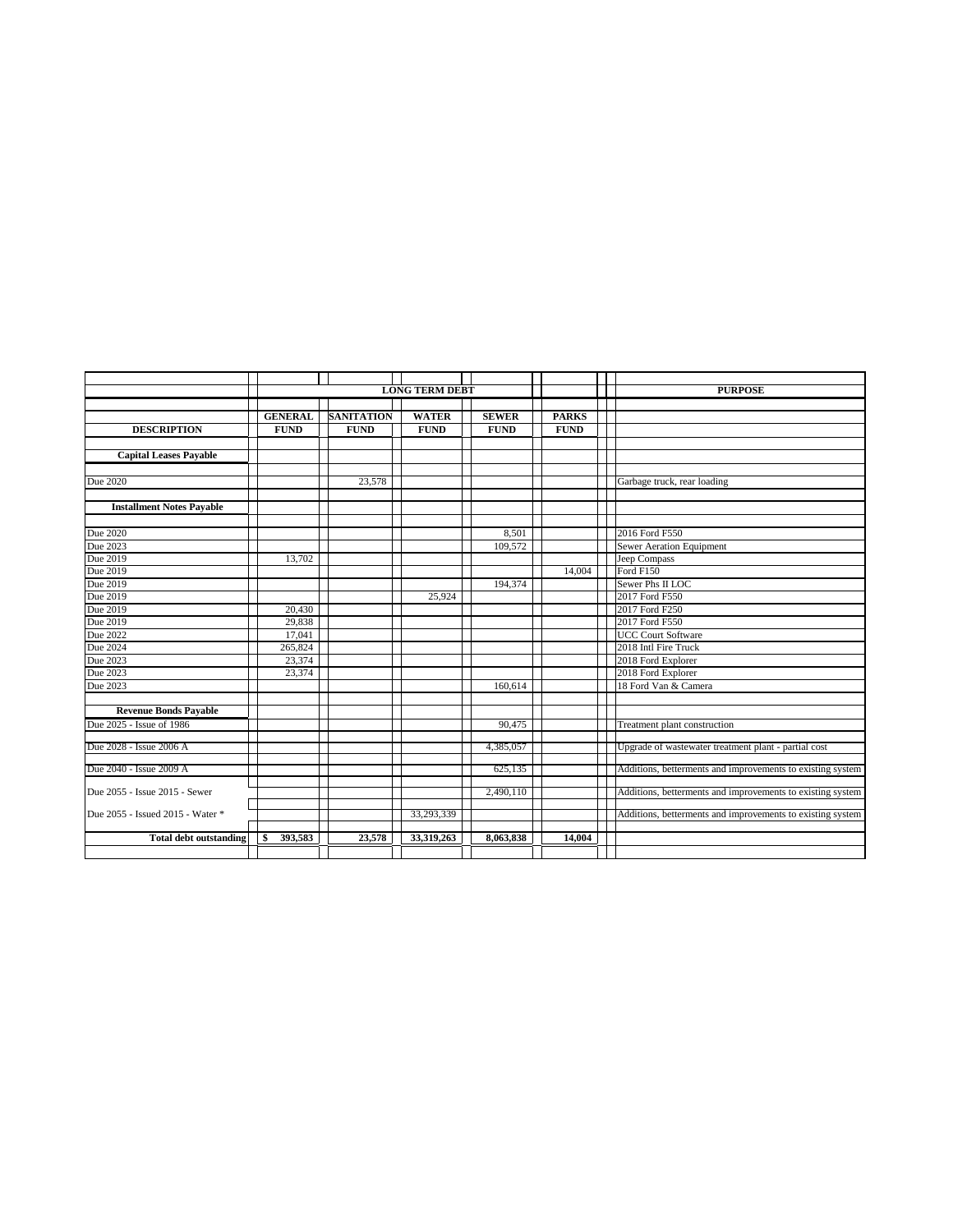| <b>Vendor Name</b>                        | 2019 Amount |
|-------------------------------------------|-------------|
| 4imprint, Inc.                            | 496.09      |
| 84 Lumber                                 | 134.47      |
| A & A Safety, Inc.                        | 8,620.24    |
| A1 Concrete LLC                           | 4,188.75    |
| Abdulazia Abdulrahiman A Alomr            | 137.50      |
| Absolute Assurance Drug Test L            | 1,604.00    |
| <b>ACME Tools</b>                         | 641.97      |
| <b>Adrian Napper</b>                      | 183.00      |
| <b>Advance Auto Parts</b>                 | 247.25      |
| <b>Advanced Analytical Solutions</b>      | 1,171.10    |
| <b>Advanced UV Systems</b>                | 8,100.00    |
| Aerzen USA Corp.<br>Corp                  | 590.88      |
| <b>AFLAC</b>                              | 4,228.64    |
| Airgas USA, LLC                           | 2,768.86    |
| Alice F. Lothes                           | 300.00      |
| <b>Allegheny Environmental Servic</b>     | 4,400.00    |
| Amazon                                    | 12,608.51   |
| American Garage Door LLC                  | 1,561.00    |
| American Legal Publishing Corp            | 5,014.72    |
| Amtower Auto Supply, Inc.<br>Corp         | 6,772.33    |
| Appalachian Animal Hospital               | 186.41      |
| Appalachian Forest Heritage Ar Corp       | 6,000.00    |
| <b>Appalachian Tire Products</b>          | 15,366.98   |
| Applied Industrial Tech, Inc.             | 455.32      |
| <b>Architectural Interior Product</b>     | 579.52      |
| Armstrong Creative Group, LLC LLC-I       | 4,999.97    |
| <b>Aspen Mills</b>                        | 237.50      |
| <b>Assured Partners</b>                   | 168,698.21  |
| <b>AT&amp;T MOBILITY</b>                  | 20,501.68   |
| <b>ATCO International</b><br>Corp         | 12,226.52   |
| <b>Atlantic Specialty Insurance</b>       | 189.80      |
| Auto Zone Store #1115                     | 28,527.71   |
| Automedic                                 | 317.75      |
| <b>B&amp;G Solutions, Inc.</b>            | 298.75      |
| <b>Backflow Prevention Plus</b>           | 1,766.96    |
| <b>Bad Boy Mower Parts</b>                | 64.97       |
| <b>Baker Truck Equipment Co</b>           | 692.35      |
| <b>Bates Carpet &amp; Furniture Cente</b> | 4,295.50    |
| <b>Battery Junction.Com</b>               | 98.06       |
| <b>Battery Universe</b>                   | 551.95      |
| <b>BB&amp;T Governmental Finance</b>      | 27,081.00   |
| <b>BB&amp;T3 Governmental Finance</b>     | 35,651.04   |
| <b>BDS Tactical Gear</b>                  | 54.13       |
| Best Western - Zanesville                 | 204.12      |
| Betty's Boots, LLC                        | 5,865.48    |
| <b>Beverly Petrice</b>                    | 300.00      |
| BFMC, Inc.<br>Corp                        | 6,372.68    |
| <b>BHM CPA Group, Inc</b>                 | 30,000.00   |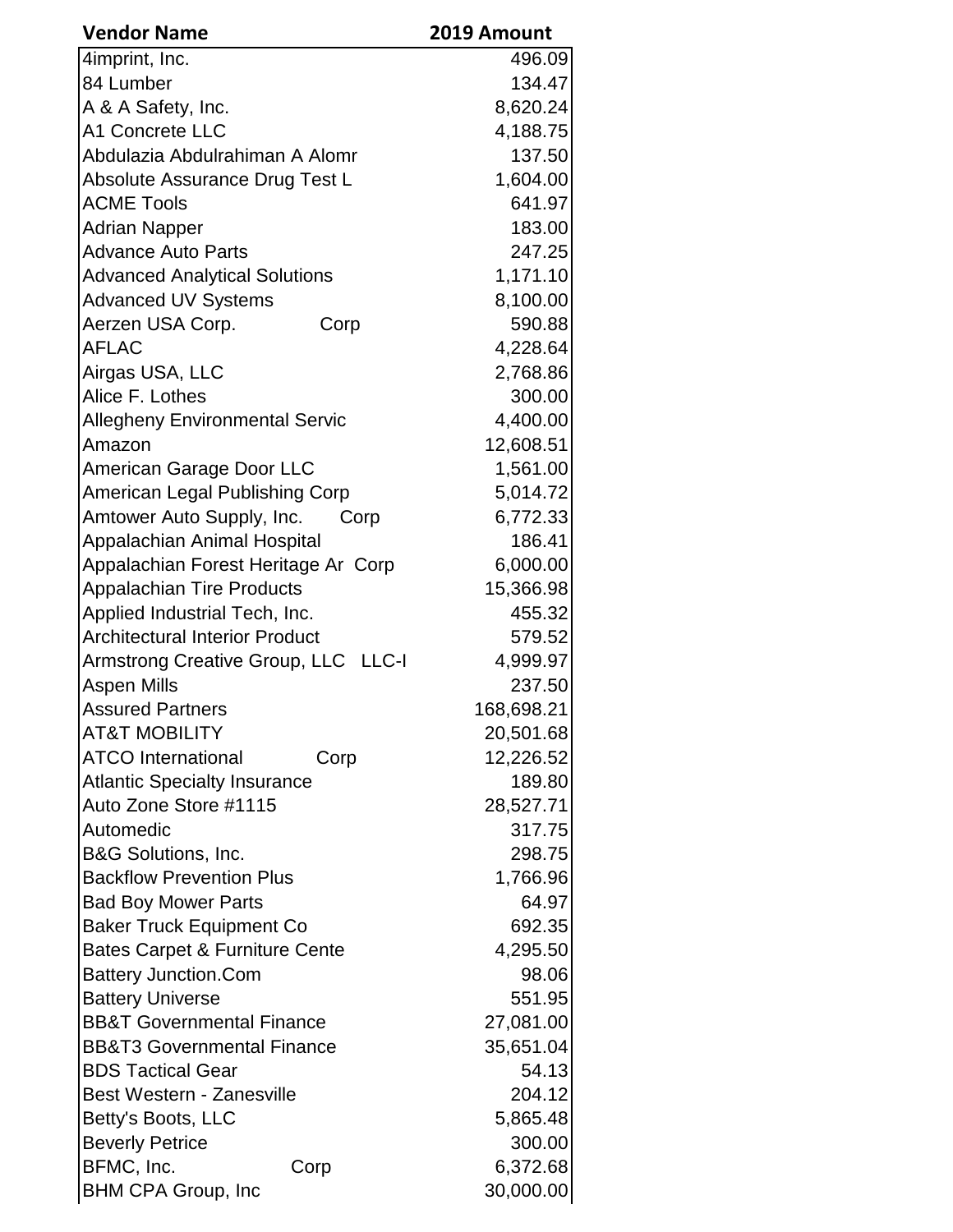| <b>Big Lots Stores</b>                   | 329.99     |
|------------------------------------------|------------|
| <b>Big State Industrial Supply</b>       | 336.60     |
| <b>Big Top Inflatables</b>               | 5,285.00   |
| <b>Biser's Radio Service</b>             | 2,539.75   |
| <b>Blasters Tool &amp; Supply Co Inc</b> | 722.30     |
| Blauer Manufacturing Co., Inc.           | 399.95     |
| <b>BLS MXLVENTURES</b>                   | 124.85     |
| <b>Bob Evans</b>                         | 1,650.00   |
| <b>Bohemian Love</b>                     | 300.00     |
| <b>Bowles Rice LLP</b>                   | 3,200.00   |
| <b>Bradish Glass Inc</b>                 | 750.00     |
| <b>Brandon Tice</b>                      | 2,213.19   |
| Breathing Air Systems, div of            | 337.13     |
| <b>Brenda White</b>                      | 138.58     |
| Brewer & Company of WV, Inc.             | 2,100.00   |
| Brianna Jackson                          | 65.00      |
| <b>Brickstreet Mutual Insurance C</b>    | 83,893.00  |
| <b>Broughton Sports</b>                  | 634.09     |
| Bucks Fabricating - A Diest In LLC-E     | 10,885.00  |
| <b>Buffalo Wild Wings</b>                | 177.83     |
| Builders Group, Inc.                     | 9,561.52   |
| Burgess & Niple, Inc.<br>Corp            | 150,760.02 |
| Busch, Zurbuch & Thompson, PLL           | 690.00     |
| <b>Busy Beaver</b>                       | 104.33     |
| California Contractors Supplie           | 400.80     |
| Capital Doors, Inc.                      | 2,650.00   |
| Carbaugh, Brandi                         | 866.00     |
| Carol Long                               | 616.00     |
| Carolyn Coffman                          | 150.00     |
| Carolyn Dolly                            | 74.67      |
| Casey's General Store #3553              | 120.00     |
| Casto-Harris, Inc.<br>Corp               | 3,926.52   |
| Catholic Charities West Virgin Corp      | 2,000.00   |
| <b>C-Com LLC</b>                         | 8,500.94   |
| <b>Center Mass</b>                       | 157.47     |
| Central Supply Company of WV<br>Corp     | 4,677.52   |
| <b>Chapman Technical Group</b><br>Corp   | 100,563.22 |
| <b>Charles H Friddle III</b>             | 195.17     |
| <b>Charles Siler</b>                     | 630.00     |
| <b>Charleston Newspapers</b>             | 150.67     |
| <b>Charleston Town Ctr Marriott</b>      | 1,224.00   |
| Chelsea Langevin                         | 150.42     |
| Chemtek Corp.                            | 1,316.90   |
| <b>Chief Logan State Park</b>            | 465.00     |
| <b>Child Support Enforcement</b>         | 22,748.96  |
| <b>Chris Lee</b>                         | 187.55     |
| <b>Christopher Turner</b>                | 2,250.00   |
| <b>Christy Tribble</b><br>Ind            | 150.00     |
| Ciera D James                            | 1,232.00   |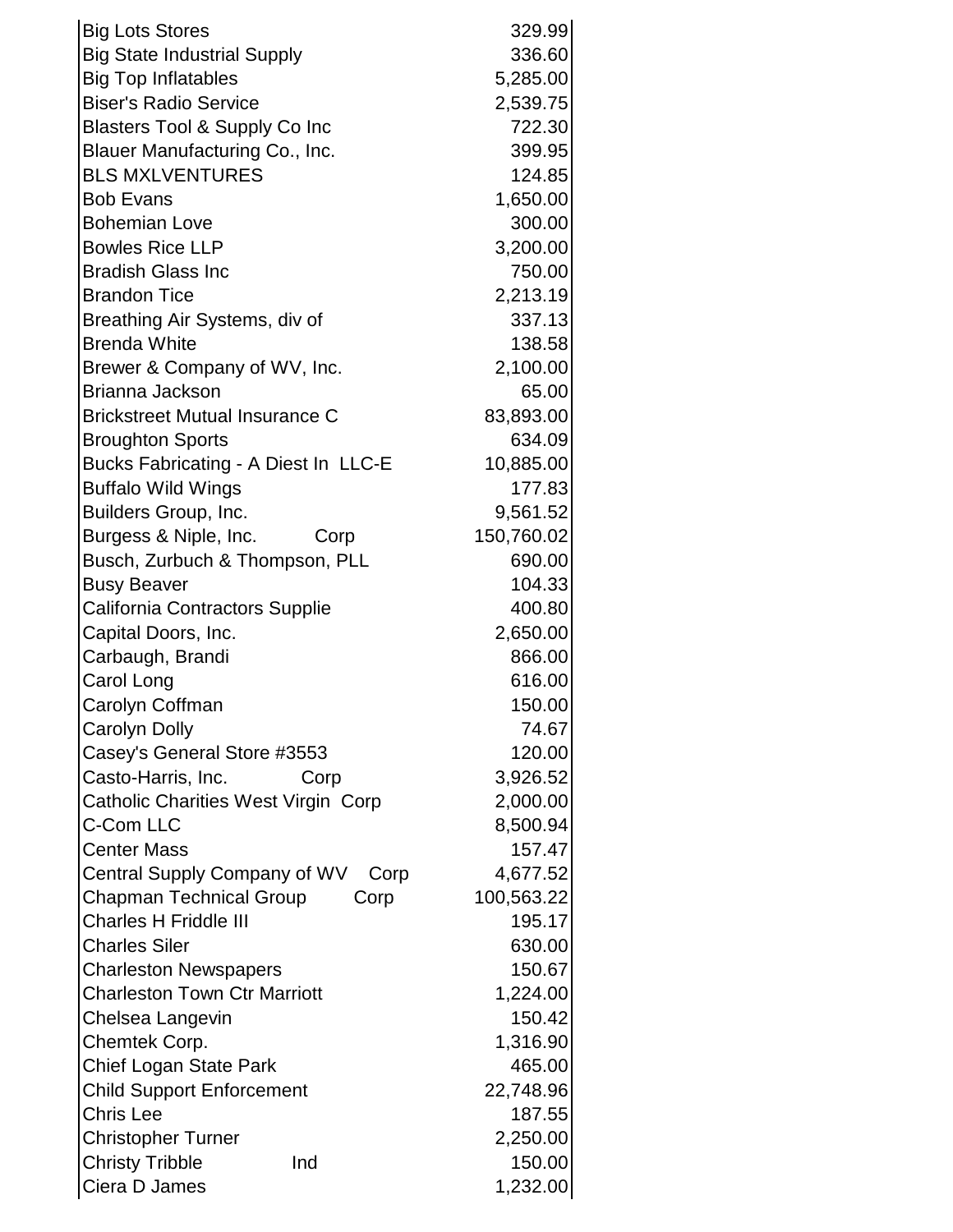| <b>Cintas Corporation 531</b>         | 35,860.79    |
|---------------------------------------|--------------|
| CIT Technology Finance Serv, I        | 1,896.53     |
| Citizens Bank of WV                   | 47,026.87    |
| <b>Citizens Bank of WVFP</b>          | 66,947.41    |
| Citizens Bank of WVPp                 | 222,328.92   |
| City of Clarksburg                    | 2,249.80     |
| City of Elkins                        | 209,796.05   |
| Citynet                               | 8,044.44     |
| Civil War Trails                      | 200.00       |
| <b>Clarksburg Mack Sales Inc</b>      | 704.31       |
| <b>Clean It Supply</b>                | 2,855.89     |
| <b>Cleveland Brothers</b>             | 954.87       |
| <b>CNA Surety Direct Bill</b>         | 250.00       |
| <b>Cody Atwell</b>                    | 533.43       |
| <b>COE Fire Service Fee</b>           | 894.07       |
| <b>COE General Fund 2</b>             | 60,600.00    |
| <b>COE Misc</b>                       | 7,962.32     |
| <b>COE Parks and Recreation</b>       | 248,713.00   |
| <b>COE Payroll</b>                    | 125,711.00   |
| <b>COE Payroll</b>                    | 280,518.62   |
| <b>COE Payroll</b>                    | 387,090.98   |
| <b>COE Payroll Reimbursement</b>      | 2,342,384.47 |
| <b>COE Sanitation</b>                 | 13,764.88    |
| <b>COE Sewer Depreciation Account</b> | 64,776.03    |
| <b>COE Utilities</b>                  | 51,453.35    |
| <b>COE Water Depreciation Account</b> | 97,744.91    |
| <b>COE Water O &amp; M Account</b>    | 97,744.91    |
| <b>COE WWTP</b>                       | 3,331.84     |
| Cole Truck Parts, Inc.                | 1,236.93     |
| <b>Collette Alestra</b>               | 533.00       |
| <b>Colonial Court Service Station</b> | 28,368.22    |
| Combustion Equipment Co., Inc.        | 37,321.00    |
| Comfort Inn Martinsburg               | 999.60       |
| Competitive Edge Products, Inc.       | 1,084.03     |
| Computer Projects of IL., Inc.        | 171.60       |
| <b>Continental Research Corp</b>      | 135.00       |
| Contractor Lighting & Supply          | 452.00       |
| Core & Main LP                        | 140,008.05   |
| Corina Belan                          | 300.00       |
| Corley, Dewaine                       | 1,484.00     |
| <b>Country Roads Transit</b>          | 14,000.00    |
| Crazy Harry's Greenhouse LLC          | 433.47       |
| <b>Creative Product Source Inc</b>    | 552.55       |
| <b>Crim Law Office PLLC</b>           | 31,160.00    |
| Cross Lanes Rural King                | 121.88       |
| <b>CSI Forensic Supply</b>            | 198.01       |
| <b>Cummins Sales and Service</b>      | 1,630.79     |
| <b>Cunningham Collision</b>           | 12,757.86    |
| Cuptane LP Gas Co., Inc               | 608.81       |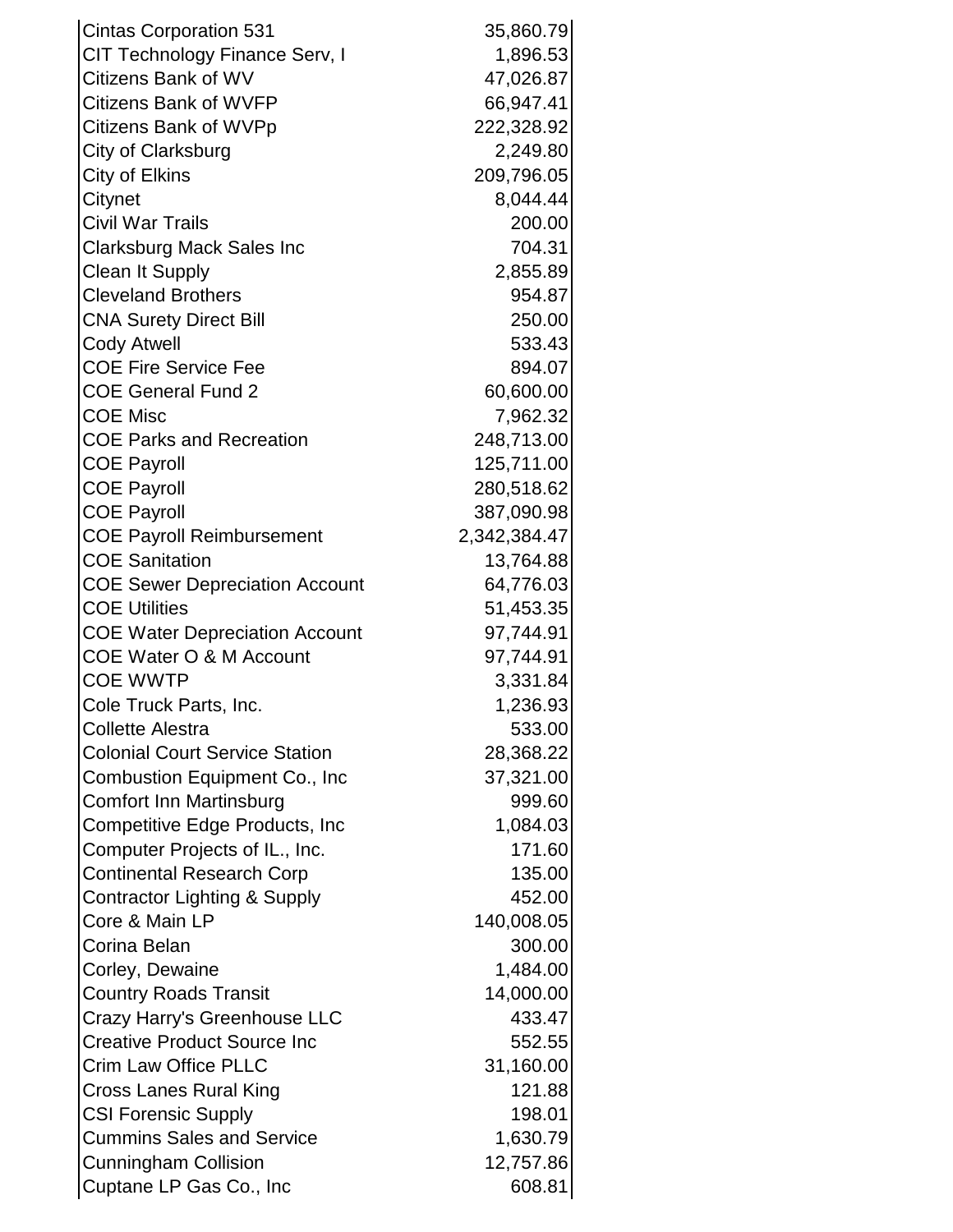| D/D Lighting                                 | 298.70    |
|----------------------------------------------|-----------|
| Dana Safety Supply Inc                       | 293.33    |
| Darren's Pizza Shack                         | 1,743.81  |
| <b>Dash Medical Gloves</b>                   | 198.70    |
| DataMax Holdings LLC                         | 55,973.22 |
| Davis & Elkins College                       | 137.50    |
| Davis Electric Co. Inc.                      | 8,930.00  |
| Davis Electrical Svc. Inc                    | 8,974.21  |
| <b>Davis Memorial Hospital</b>               | 100.00    |
| Davis Trust Company                          | 35,300.00 |
| Davis Trust Company                          | 65,158.14 |
| Deborah Ferroli                              | 233.00    |
| Debra Isner                                  | 300.00    |
| Debra M Riddlebarger                         | 300.00    |
| Department of Homeland Securit               | 12,094.88 |
| Depot Welcome Center                         | 55,382.91 |
| <b>Derrick Helzer</b>                        | 200.00    |
| <b>Diana Peters</b>                          | 300.00    |
| Dill's Fire & Safety Equipment               | 71.58     |
| Division of Justice and Commun               | 1,500.00  |
| <b>DIY Lettering</b>                         | 330.92    |
| <b>Dodson Pest Control</b>                   | 1,375.00  |
| <b>Dollar General Store</b>                  | 83.70     |
| <b>Doris C Bartlett</b>                      | 300.00    |
| Doris J. Williams                            | 300.00    |
| Downtown Decorations Inc                     | 7,031.10  |
| <b>DRI Printing Services</b>                 | 98.91     |
| <b>Dunhams Sports</b>                        | 174.90    |
| <b>Dustin George</b>                         | 95.39     |
| E Wanda Schoonover                           | 300.00    |
| <b>EasyPermit Postage</b>                    | 735.46    |
| <b>Ed Weese</b>                              | 3,620.00  |
| Ehrlich                                      | 420.00    |
| <b>E-Kit Training and Supply</b>             | 750.00    |
| Elite K-9 Inc (EliteK9.com)                  | 2,986.24  |
| Elkins Building Comm.                        | 41,805.48 |
| Elkins Distributing Co., Inc.                | 642.00    |
| <b>Elkins Equipment</b>                      | 135.80    |
| Elkins Fordland, Inc.                        | 24,598.95 |
| <b>Elkins Historic Landmark Commission</b>   | 3,500.00  |
| <b>Elkins Inter-Mountain Company</b>         | 9,834.85  |
| Elkins Main Street, Inc.                     | 13,800.00 |
| <b>Elkins Professional Firefighte</b>        | 2,040.00  |
| <b>Elkins Randolph County Chamber</b>        | 3,368.00  |
| <b>Elkins Rotary Club</b>                    | 9,136.00  |
| <b>Elkins Truck Service, Inc</b>             | 638.13    |
| <b>Elkins-Randolph County Public</b>         | 19,000.00 |
| <b>Elkins-Randolph County Regional Airpo</b> | 32,505.30 |
| Emblem Enterprises Inc.                      | 285.00    |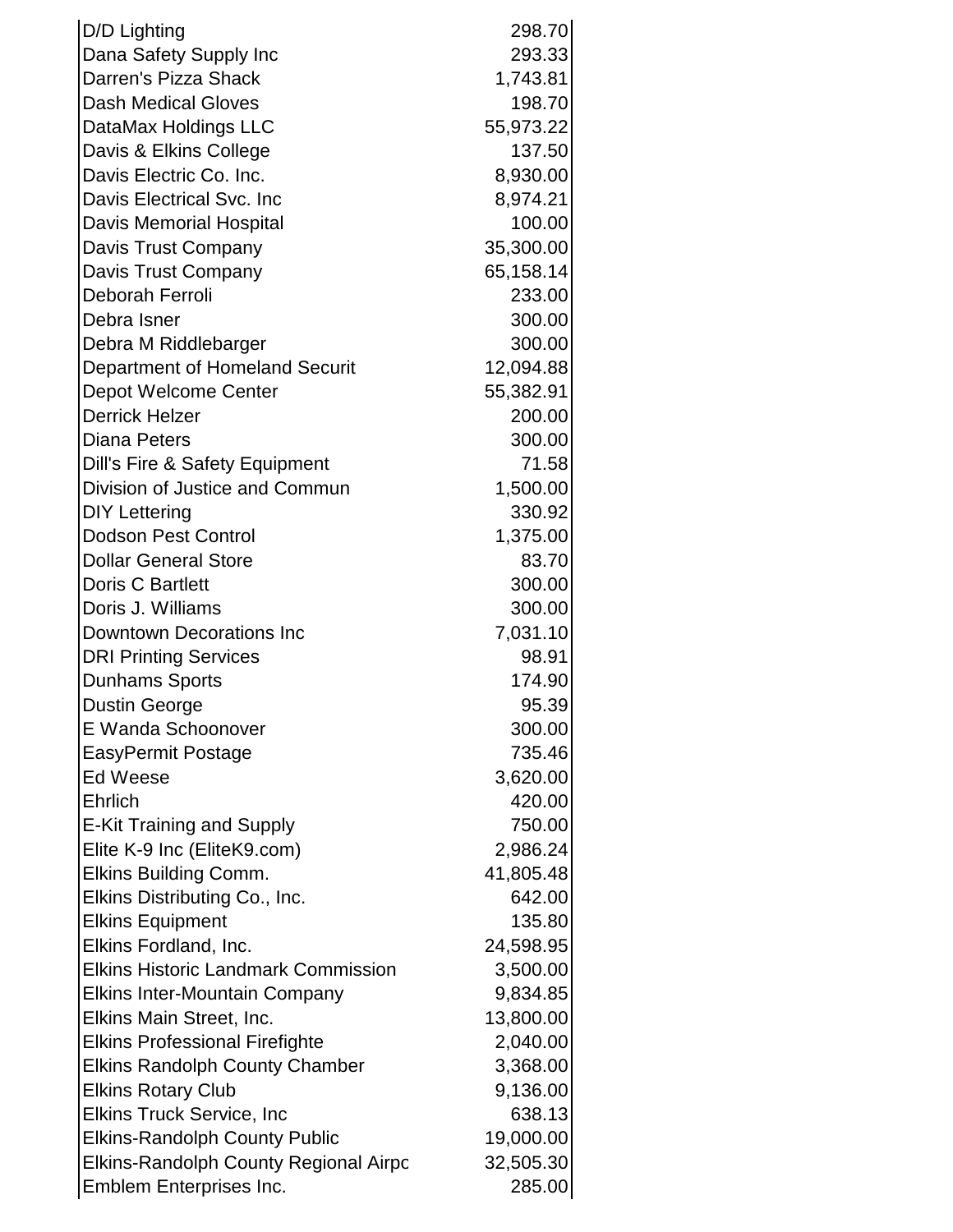| <b>Enterprise FM Trust</b><br>3,033.03<br>400.00<br><b>Environmental Systems Research</b><br>670.90<br><b>ETS</b><br>216.00<br>Evident Inc<br>Evoqua Water Technologies LLC<br>168,883.10<br>Facebook<br>190.00<br>Fairfield Inn & Suites Beckley<br>465.00<br>12,864.35<br><b>Fastenal Company</b><br><b>FBMC</b><br>34,348.46<br>186.17<br><b>Federal Signal Corporation</b><br>Ferguson Waterworks #2080<br>10,179.73<br>562.66<br><b>Finley Fire Equipment</b><br>Fire Catt, LLC<br>5,711.55<br>533.40<br><b>Fire Fighter Sales and Service</b><br>Fisher Auto Parts, Inc.<br>5,129.29<br>Corp<br>882.00<br><b>Frankie Wamsley</b><br>Frontier<br>20,742.14<br>Galls, LLC<br>2,313.99<br>GameStop<br>578.00<br>10,857.97<br><b>Garrett Equipment Rentals LLC</b> |
|----------------------------------------------------------------------------------------------------------------------------------------------------------------------------------------------------------------------------------------------------------------------------------------------------------------------------------------------------------------------------------------------------------------------------------------------------------------------------------------------------------------------------------------------------------------------------------------------------------------------------------------------------------------------------------------------------------------------------------------------------------------------|
|                                                                                                                                                                                                                                                                                                                                                                                                                                                                                                                                                                                                                                                                                                                                                                      |
|                                                                                                                                                                                                                                                                                                                                                                                                                                                                                                                                                                                                                                                                                                                                                                      |
|                                                                                                                                                                                                                                                                                                                                                                                                                                                                                                                                                                                                                                                                                                                                                                      |
|                                                                                                                                                                                                                                                                                                                                                                                                                                                                                                                                                                                                                                                                                                                                                                      |
|                                                                                                                                                                                                                                                                                                                                                                                                                                                                                                                                                                                                                                                                                                                                                                      |
|                                                                                                                                                                                                                                                                                                                                                                                                                                                                                                                                                                                                                                                                                                                                                                      |
|                                                                                                                                                                                                                                                                                                                                                                                                                                                                                                                                                                                                                                                                                                                                                                      |
|                                                                                                                                                                                                                                                                                                                                                                                                                                                                                                                                                                                                                                                                                                                                                                      |
|                                                                                                                                                                                                                                                                                                                                                                                                                                                                                                                                                                                                                                                                                                                                                                      |
|                                                                                                                                                                                                                                                                                                                                                                                                                                                                                                                                                                                                                                                                                                                                                                      |
|                                                                                                                                                                                                                                                                                                                                                                                                                                                                                                                                                                                                                                                                                                                                                                      |
|                                                                                                                                                                                                                                                                                                                                                                                                                                                                                                                                                                                                                                                                                                                                                                      |
|                                                                                                                                                                                                                                                                                                                                                                                                                                                                                                                                                                                                                                                                                                                                                                      |
|                                                                                                                                                                                                                                                                                                                                                                                                                                                                                                                                                                                                                                                                                                                                                                      |
|                                                                                                                                                                                                                                                                                                                                                                                                                                                                                                                                                                                                                                                                                                                                                                      |
|                                                                                                                                                                                                                                                                                                                                                                                                                                                                                                                                                                                                                                                                                                                                                                      |
|                                                                                                                                                                                                                                                                                                                                                                                                                                                                                                                                                                                                                                                                                                                                                                      |
|                                                                                                                                                                                                                                                                                                                                                                                                                                                                                                                                                                                                                                                                                                                                                                      |
|                                                                                                                                                                                                                                                                                                                                                                                                                                                                                                                                                                                                                                                                                                                                                                      |
|                                                                                                                                                                                                                                                                                                                                                                                                                                                                                                                                                                                                                                                                                                                                                                      |
| <b>Garrett Industrial Supply Inc</b><br>7,472.99                                                                                                                                                                                                                                                                                                                                                                                                                                                                                                                                                                                                                                                                                                                     |
| 181.69<br><b>Gerry Roberts</b>                                                                                                                                                                                                                                                                                                                                                                                                                                                                                                                                                                                                                                                                                                                                       |
| <b>GFOA of WV</b><br>300.00                                                                                                                                                                                                                                                                                                                                                                                                                                                                                                                                                                                                                                                                                                                                          |
| Gino's Pizza<br>263.39                                                                                                                                                                                                                                                                                                                                                                                                                                                                                                                                                                                                                                                                                                                                               |
| 1,343.76<br><b>Glotfelty Tire Center</b>                                                                                                                                                                                                                                                                                                                                                                                                                                                                                                                                                                                                                                                                                                                             |
| Golden Equipment Co Inc<br>1,288.13                                                                                                                                                                                                                                                                                                                                                                                                                                                                                                                                                                                                                                                                                                                                  |
| 235.00<br><b>GOTCHA Archery</b>                                                                                                                                                                                                                                                                                                                                                                                                                                                                                                                                                                                                                                                                                                                                      |
| GovX Inc<br>107.94                                                                                                                                                                                                                                                                                                                                                                                                                                                                                                                                                                                                                                                                                                                                                   |
| <b>Graham-Simon Plumbing</b><br>1,727.83                                                                                                                                                                                                                                                                                                                                                                                                                                                                                                                                                                                                                                                                                                                             |
| <b>Great-West Retirement Services</b><br>11,522.00                                                                                                                                                                                                                                                                                                                                                                                                                                                                                                                                                                                                                                                                                                                   |
| Griffith & Associates, PLLC<br>612.00<br>LLC-E                                                                                                                                                                                                                                                                                                                                                                                                                                                                                                                                                                                                                                                                                                                       |
| <b>Groundhog Directional Drilling</b><br>39,800.00<br>Grover C Jackson Jr                                                                                                                                                                                                                                                                                                                                                                                                                                                                                                                                                                                                                                                                                            |
| 21,600.00                                                                                                                                                                                                                                                                                                                                                                                                                                                                                                                                                                                                                                                                                                                                                            |
| Guttman Energy, Inc.<br>135,558.42<br>706.20                                                                                                                                                                                                                                                                                                                                                                                                                                                                                                                                                                                                                                                                                                                         |
| <b>Hach Company</b><br>214.00                                                                                                                                                                                                                                                                                                                                                                                                                                                                                                                                                                                                                                                                                                                                        |
| Hampton Inn - Charleston<br><b>Handcuff Warehouse/Buckstaff</b><br>55.00                                                                                                                                                                                                                                                                                                                                                                                                                                                                                                                                                                                                                                                                                             |
| 539.82                                                                                                                                                                                                                                                                                                                                                                                                                                                                                                                                                                                                                                                                                                                                                               |
| <b>Harbor Freight Tools</b><br>Hardee's<br>209.43                                                                                                                                                                                                                                                                                                                                                                                                                                                                                                                                                                                                                                                                                                                    |
| Hart, Wayne<br>58.57                                                                                                                                                                                                                                                                                                                                                                                                                                                                                                                                                                                                                                                                                                                                                 |
| 141.75<br><b>HD Media Company LLC</b>                                                                                                                                                                                                                                                                                                                                                                                                                                                                                                                                                                                                                                                                                                                                |
| <b>Hearing Life Hearing Aid Cente</b><br>70.00                                                                                                                                                                                                                                                                                                                                                                                                                                                                                                                                                                                                                                                                                                                       |
| <b>Heaster-Hart LLC</b><br>3,293.25                                                                                                                                                                                                                                                                                                                                                                                                                                                                                                                                                                                                                                                                                                                                  |
| <b>Heritage Fire Equipment</b><br>154,569.99                                                                                                                                                                                                                                                                                                                                                                                                                                                                                                                                                                                                                                                                                                                         |
| 140.65<br><b>Hersman's Safety Products</b>                                                                                                                                                                                                                                                                                                                                                                                                                                                                                                                                                                                                                                                                                                                           |
| <b>High Rocks Educational Corp</b><br>3,000.00                                                                                                                                                                                                                                                                                                                                                                                                                                                                                                                                                                                                                                                                                                                       |
| Hill Manufacturing Co.<br>787.88                                                                                                                                                                                                                                                                                                                                                                                                                                                                                                                                                                                                                                                                                                                                     |
| 325.00<br><b>Hillbilly Fun</b>                                                                                                                                                                                                                                                                                                                                                                                                                                                                                                                                                                                                                                                                                                                                       |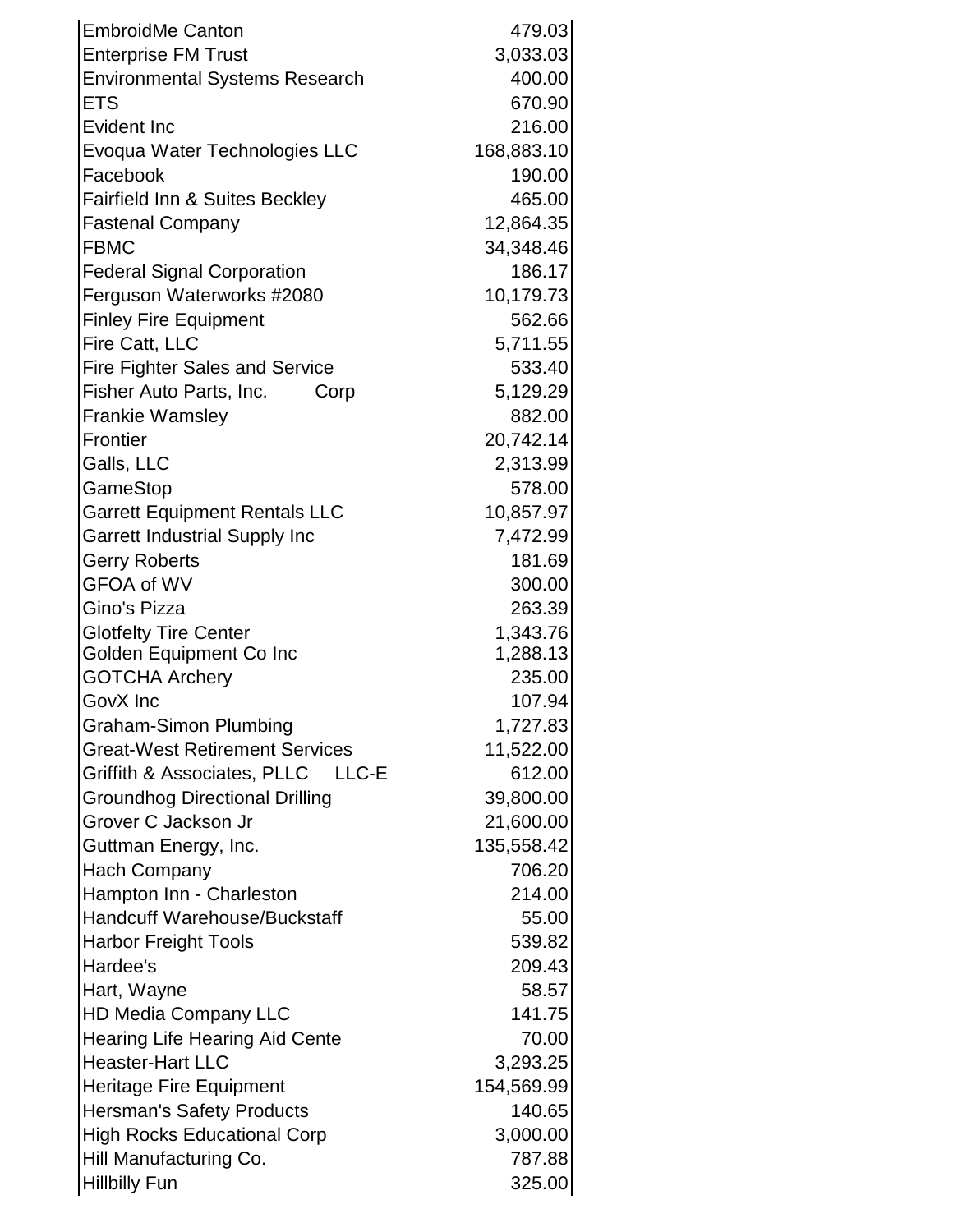| Hilti Inc.                                           | 102.47           |
|------------------------------------------------------|------------------|
| Himes, Steve                                         | 393.92           |
| Holder & Sons Equipment                              | 9,000.00         |
| Holiday Inn                                          | 547.27           |
| Holtz Industries, Inc.                               | 1,082.35         |
| Home Rule Board Operations Fun                       | 2,000.00         |
| <b>Horizon Supply Company</b>                        | 5,547.08         |
| Houzz                                                | 221.97           |
| Howard H. Harper                                     | 8,030.00         |
| <b>Huttonsville Correctional Cent GOVT</b>           | 50,275.73        |
| Hydro-Dyne Engineering, Inc.                         | 713.28           |
| Infogroup                                            | 1,480.00         |
| In-Synch Systems, LLC<br>LLC-P                       | 11,422.70        |
| <b>International Code Council</b>                    | 135.00           |
| Interstate Battery System of S                       | 230.90           |
| <b>Interstate Rescue LLC</b>                         | 3,719.00         |
| <b>Investigative Specialty Servic</b>                | 135.00           |
| J & S Hydraulics Inc                                 | 576.00           |
| J & S Hydraulics, Inc                                | 1,885.00         |
| J F Allen Co.                                        | 60,197.67        |
| <b>J Rod's Vending Service</b>                       | 350.00           |
| J W Jones                                            | 71.58            |
| J. T. Martin Fire & Safety                           | 119.86           |
| J.C. Ehrlich Co., Inc.<br>Corp                       | 4,222.00         |
| Jacqueline Fletcher                                  | 94.00            |
| <b>Jamie Witek</b>                                   | 400.00           |
| Jane Anne Hazer                                      | 630.00           |
| <b>JB Catering Excellence LLC</b>                    | 631.30           |
| Jeffrey G. Skidmore<br>Ind                           | 310.00           |
| Jerri G. Snyder                                      | 310.00           |
| Jerry C Wilson                                       | 336.40           |
| Jerry's Artarama                                     | 469.24           |
| <b>Jessica Sutton</b>                                | 382.17           |
| Joey's Bike Shop, LLC                                | 1,312.00         |
| <b>John Deere Financial</b>                          | 3,705.34         |
| John P Place Inc                                     | 560.52           |
| John Plishka                                         | 1,122.52         |
| <b>John Purnell</b>                                  | 2,070.00         |
| <b>John Triplett</b>                                 | 1,066.00         |
| JoJo's                                               | 270.25           |
| Jonathan Distefano dba Mainten                       | 473.00           |
| Joseph W Guilfoyle                                   | 400.00<br>159.14 |
| Joshua D. Hinchman                                   | 100.00           |
| Judith A. Guye                                       | 685.13           |
| <b>Jugs Sports</b><br><b>Juliet Stevenson</b><br>Ind | 310.00           |
| Karen Ray                                            | 599.00           |
| Kathy's Decorating & Design                          | 1,394.00         |
| <b>KaTom Restaurant Supply</b>                       | 99.23            |
|                                                      |                  |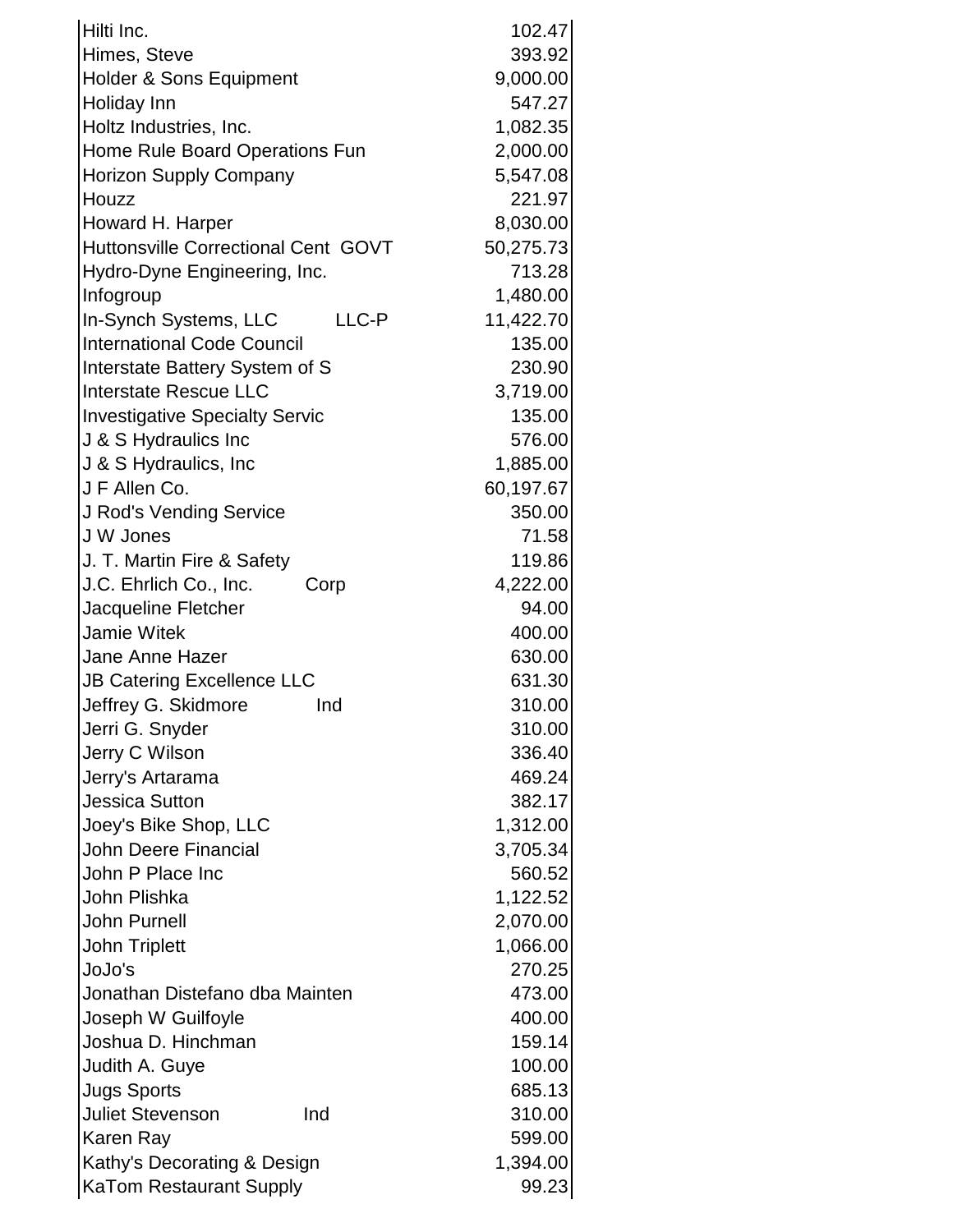| Kay Casto & Chaney PLLC                 | LLC-P       | 5,088.10         |
|-----------------------------------------|-------------|------------------|
| <b>Kelly Blake</b>                      |             | 1,315.00         |
| Kentucky Fried Chicken                  |             | 158.57           |
| Kimberly D Wells                        |             | 507.00           |
| Kiwi Breaching Products LLC             |             | 1,306.37         |
| K-Log Inc                               |             | 7,187.86         |
| KnightHorst                             |             | 6,300.00         |
| Kroger - MSC410237                      |             | 2,678.98         |
| Kroger-Maryville OH                     |             | 97.00            |
| Krogers - Elkins Store                  |             | 2,031.34         |
| <b>Kump House Trust Endowment</b>       | <b>Trus</b> | 7,607.00         |
| <b>Lacal Equipment Inc</b>              |             | 7,864.33         |
| Lana B England                          |             | 300.00           |
| <b>Larry Griffith</b>                   |             | 980.00           |
| Laser Tag Source                        |             | 325.78           |
| <b>Laurel Mountain Construction C</b>   |             | 980.00           |
| Lawmen's Police Supply                  |             | 98.94            |
| Leadership West Virginia                |             | 145.00           |
| Leslie Equipment Co.                    |             | 13,582.05        |
| Liberty Machine & Welding, LLC          |             | 5,725.50         |
| Linda L. McCauley<br>Ind                |             | 300.00           |
| <b>LMC &amp; Associates</b>             |             | 945.75           |
| Lois Kessler                            |             | 95.00            |
| Lombardi Development Co                 |             | 15,190.36        |
| Long John Silvers                       |             | 51.43            |
| Lou's Gloves, Inc.                      |             | 645.00           |
| Lowe's Home Center, LLC                 |             | 1,915.19         |
| Lucinda Currence                        |             | 243.00           |
| Magnum Electronics, Inc.                |             | 2,533.30         |
| MailChimp                               |             | 180.00           |
| <b>Marcus Fortney</b>                   |             | 343.95           |
| <b>Mardi Gras</b>                       |             | 567.00           |
| Marguerite Rossi                        |             | 94.00            |
| <b>Marilyn Cuonzo</b>                   |             | 904.31           |
| <b>Mark B Armentrout</b>                |             | 620.00           |
| <b>Mark Doak</b>                        |             | 165.00           |
| <b>Mark White</b>                       |             | 366.00           |
| <b>Markl Supply Company</b>             |             | 945.75           |
| <b>Marlene K Corbin</b>                 |             | 125.00           |
| Mary E. McMahon<br>Ind                  |             | 300.00           |
| Mary Jane Henthorne                     |             | 156.99           |
| <b>Mary Schoonover</b>                  |             | 150.00<br>247.40 |
| Mary's Greenhouse                       |             | 20.00            |
| Master Service Mid-Atlantic, I          |             | 470.00           |
| Masterpiece, Inc.<br><b>Matt Fisher</b> |             | 65.00            |
| <b>Matt Metz</b>                        |             | 326.93           |
| <b>Matthew Woodford</b>                 |             | 77.29            |
| <b>McAfee Internet Security</b>         |             | 96.29            |
|                                         |             |                  |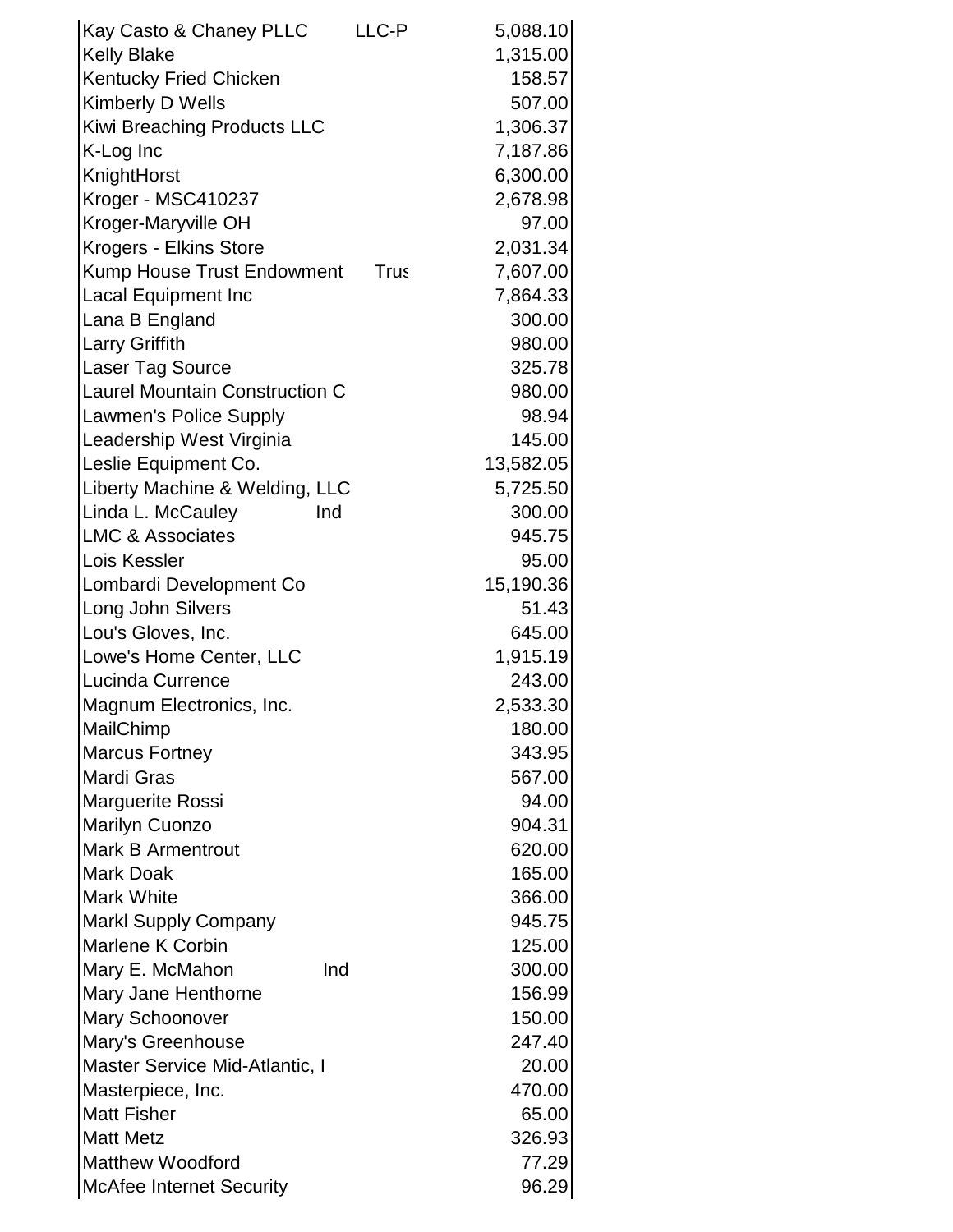| <b>McCarty's Septic Service</b><br>Corp | 129,982.00 |
|-----------------------------------------|------------|
| <b>McClain Printing Company</b>         | 119.41     |
| <b>MCM Business Systems</b>             | 691.06     |
| McNeer, Highland, McMunn and V          | 76,351.65  |
| <b>McNeil &amp; Company</b>             | 14,977.38  |
| <b>MedExpress</b>                       | 160.00     |
| <b>Melody Himes</b>                     | 74.12      |
| Metalworks, Inc.<br>Corp                | 6,341.14   |
| <b>Metheny Contracting</b><br>Ind       | 12,450.00  |
| <b>Michael Shaw</b>                     | 235.00     |
| Michelle Metheny                        | 214.25     |
| Micrologic Inc                          | 527.31     |
| <b>Microsoft Corporation</b>            | 67.87      |
| Microtel Inn & Suites by Windh          | 55.00      |
| <b>Miracle Recreation Equipment C</b>   | 200.00     |
| <b>MISCELLANEOUS VENDOR</b>             | 10,109.88  |
| Miss Utility of West Virginia, NonPr    | 676.20     |
| <b>Mission Communications LLC</b>       | 347.40     |
| Mistras Group, Inc.                     | 750.00     |
| <b>Mitchell Adams</b>                   | 566.00     |
| Moats, Jennifer                         | 620.00     |
| Mon Power                               | 597.49     |
| MonPower-Draft                          | 628,200.88 |
| Morgantown Marriott at Waterfr          | 372.32     |
| Morgantown Security & Fire              | 224.85     |
| <b>Mountain State ESC</b>               | 375.00     |
| <b>Mountain State Event Solutions</b>   | 375.00     |
| <b>Mountain State Forest Festival</b>   | 90.00      |
| <b>Mountain Valley Bank</b>             | 82,167.75  |
| Mountaineer Gas Company                 | 56,806.75  |
| <b>Mountaineer Generator Service</b>    | 406.84     |
| <b>MRC Global</b>                       | 202.95     |
| <b>Municipal Emergency Services (</b>   | 13,532.70  |
| Nanci Bross-Fregonara,                  | 300.00     |
| <b>National Fire Codes</b>              | 1,575.00   |
| <b>National Recreation Park Assoc</b>   | 144.20     |
| National Road Utility Supply, Corp      | 58,118.60  |
| <b>Nation-Wide General Rental</b>       | 78.76      |
| Naylor's Ace Hardware                   | 5,777.56   |
| Newlons International Sales, L LLC-P    | 12,458.24  |
| Norma J Rector                          | 96.00      |
| Norton 360                              | 454.83     |
| <b>Novus Glass</b>                      | 325.00     |
| <b>Office Products</b>                  | 1,711.22   |
| Ogden, Matthew                          | 145.00     |
| Old Dominion Brush Company, In Corp     | 1,532.12   |
| <b>Olive Garden</b>                     | 98.76      |
| Otis Elevator Co.                       | 1,985.00   |
| Owen Poe                                | 162.50     |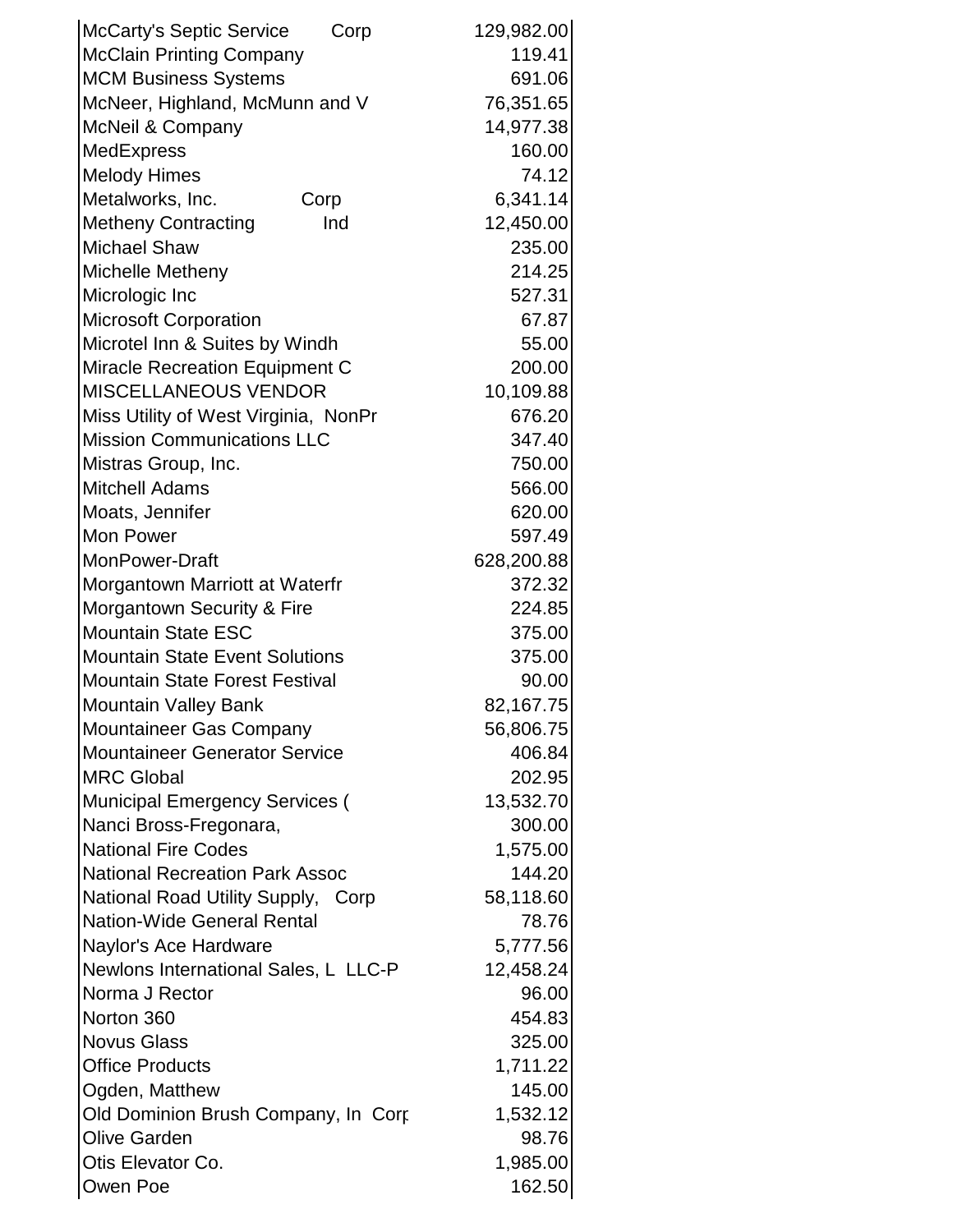| P AND M Outdoors                         | 3,934.04   |
|------------------------------------------|------------|
| P3 Cost Analysts                         | 330.37     |
| Pace Analytical Services LLC             | 13,626.11  |
| Pack N Ship                              | 1,465.30   |
| Papa John's Pizza                        | 226.13     |
| <b>PARCS Superstores</b>                 | 27,485.00  |
| Path Master Inc                          | 240.00     |
| Patriot Diamond, Inc.                    | 555.00     |
| <b>Paul Bender</b>                       | 10,200.00  |
| Paypal                                   | 3,653.80   |
| PAYPAL SELECTTECHI                       | 79.00      |
| pdblowers Inc                            | 565.57     |
| Penn Valley Pump Co., Inc.               | 1,573.40   |
| Performance Auto Body                    | 1,190.47   |
| <b>Performance Motors</b>                | 337.42     |
| <b>Phil Isner</b>                        | 211.46     |
| <b>Phillip Howell</b>                    | 103.88     |
| Phoenix Solutions, LLC                   | 278,933.56 |
| <b>Pickup City</b>                       | 250.00     |
| <b>Pinnacle Environmental Consult</b>    | 330.81     |
| Pipe and Drape Online (A2Z Rec           | 698.12     |
| <b>Pitney Bowes Global Financal S</b>    | 4,920.00   |
| <b>Pitney Bowes Inc</b>                  | 555.94     |
| <b>Planning Pod</b>                      | 149.94     |
| Point Spring CO                          | 538.78     |
| Precision Pump & Valve Service Corp      | 39,243.00  |
| Preiser Scientific, Inc.                 | 7,288.44   |
| Priceline-Red Roof Inn Columbu           | 140.12     |
| <b>Prolift Industrial Equipment</b>      | 2,151.42   |
| <b>ProTech Networks</b>                  | 38,457.23  |
| <b>Public Agency Training Council</b>    | 295.00     |
| <b>Public Service Commission WV</b>      | 12,246.24  |
| <b>Quality Environmental Containe</b>    | 182.91     |
| <b>Quill Corporation</b>                 | 10,088.34  |
| Ralston Press, Inc.                      | 306.95     |
| Randolph County Development A Corp       | 6,000.00   |
| Randolph County Ambulance Auth           | 1,135.00   |
| <b>Randolph County Circuit Clerk</b>     | 1,031.80   |
| <b>Randolph County Clerk</b>             | 419.00     |
| <b>Randolph County Commission</b><br>GOV | 7,000.00   |
| <b>Randolph County CVB</b>               | 44,300.98  |
| <b>Randolph County Magistrate Cou</b>    | 80.50      |
| <b>Randolph County Prosecuting At</b>    | 340.90     |
| Randolph Elkins Health Departm GOV       | 4,137.50   |
| <b>Randolph Memorial Company</b>         | 80.00      |
| Randolph-Tucker Children's Adv Corp      | 1,500.00   |
| Ray Allen Manufacturing                  | 104.58     |
| <b>Reckart Logistics Inc</b>             | 900.00     |
| <b>Reclaim Company LLC</b>               | 175.00     |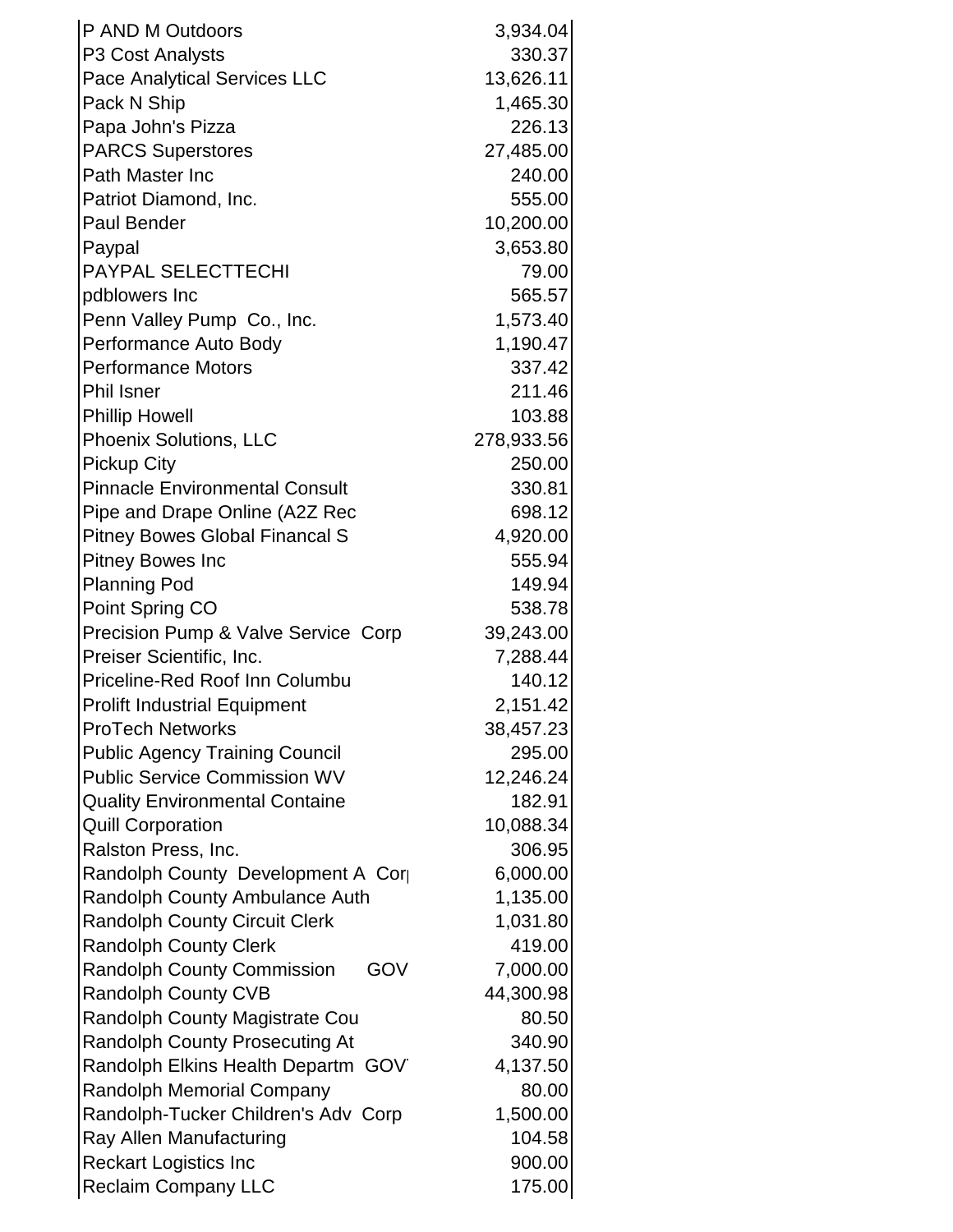| Red Bud Supply, Inc.                  | 132.44     |
|---------------------------------------|------------|
| Region VII Plan. & Development GOV1   | 7,094.00   |
| <b>Reliable Builders</b>              | 19,960.00  |
| <b>Reliance Laboratories Inc</b>      | 11,865.00  |
| <b>Reporting Systems Inc</b>          | 720.00     |
| <b>Reserve Account - Pitney Bowes</b> | 39,398.38  |
| <b>Retiree Health Benefit Trust F</b> | 179,942.00 |
| Reverb.com                            | 246.49     |
| <b>Rish Equipment Company</b>         | 793.78     |
| <b>Robert D Wamsley</b>               | 330.00     |
| <b>Robert Jones</b>                   | 158.06     |
| <b>Robert Moore</b>                   | 101.57     |
| Roberta C. Dye                        | 150.00     |
| <b>Ryan Summerfield</b>               | 474.12     |
| Saar Psychological Group, PLLC        | 1,100.00   |
| <b>Safariland LLC</b>                 | 1,135.28   |
| <b>Safety Vision, LLC</b>             | 673.66     |
| <b>Schaeffer Manufacturing Compan</b> | 1,360.32   |
| <b>SCHOOLSin</b>                      | 1,956.40   |
| Scientific Methods Inc                | 2,430.00   |
| <b>Scotties of Elkins LLC</b>         | 57.28      |
| <b>Sears</b>                          | 154.28     |
| See Excavating LLC                    | 924.00     |
| Select Tech Inc                       | 284.86     |
| Seneca Designs                        | 2,596.60   |
| Seneca Trail Lodge #104               | 330.00     |
| Service Pump & Supply                 | 2,062.85   |
| <b>Sharon Gregory</b>                 | 150.00     |
| Sheriff of Randolph County            | 870.84     |
| <b>Sherwin Williams</b>               | 4,395.59   |
| <b>Shield &amp; Spear Tactical</b>    | 1,400.00   |
| Shiflett, Kevin                       | 280.60     |
| <b>Shoe Show</b>                      | 84.79      |
| Shop N Save                           | 54.49      |
| <b>Sidney Feaster</b>                 | 577.60     |
| Sierra Instruments                    | 3,116.77   |
| Sirchie Finger Print Lab              | 1,640.33   |
| <b>Sisolack Truck Repair</b>          | 640.00     |
| Smith & Loveless Inc                  | 428.84     |
| Smith Backhoe & Dozer Service,        | 1,068.68   |
| Snap-on                               | 835.75     |
| <b>Snowshoe Mountain Resort</b>       | 467.78     |
| Some's Uniforms Inc                   | 87.00      |
| Southern Automated Systems, In Corp   | 5,039.00   |
| Southern Police Equipment Co I        | 827.04     |
| <b>Southern States Coop</b>           | 58.74      |
| Southwest Public Safety (SWPS.        | 102.67     |
| <b>SP Player's Choice</b>             | 325.00     |
| Specprint                             | 280.00     |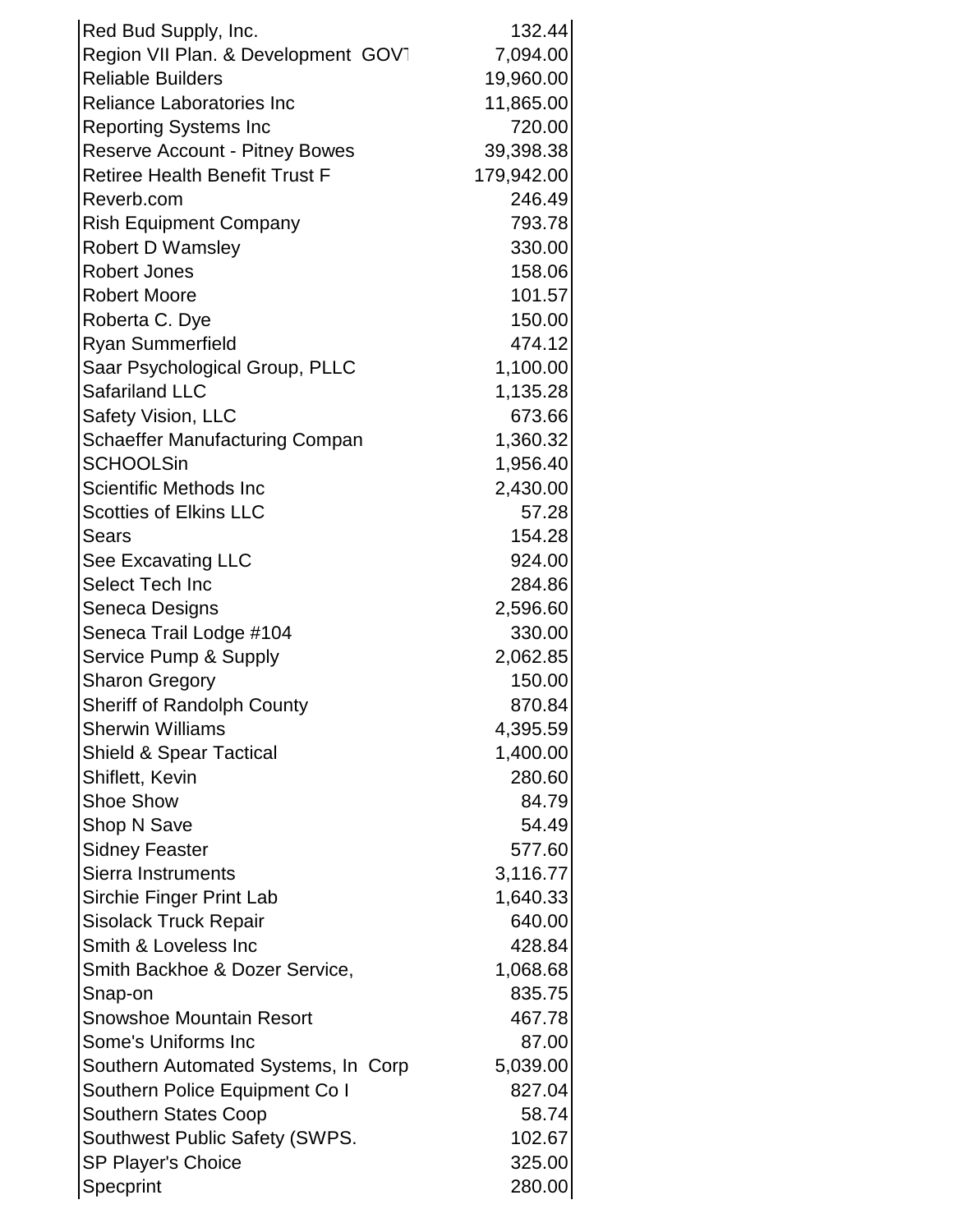| Spikeball.com                         | 177.00       |
|---------------------------------------|--------------|
| <b>Sports Facility</b>                | 688.20       |
| SprinkGuard, LLC                      | 118.81       |
| StageDrop LLC                         | 389.81       |
| <b>Staples Credit Plan</b>            | 336.03       |
| <b>Staples Direct</b>                 | 643.58       |
| <b>State Electric Supply Company</b>  | 1,452.26     |
| <b>Steve Ketterman</b>                | 50.00        |
| Steven C. Rodeheaver                  | 1,376.00     |
| <b>Steve's Electrical Service LLC</b> | 52,346.05    |
| <b>Street Crimes</b>                  | 399.00       |
| <b>Strobes N More</b>                 | 322.59       |
| Stuff2Color.com                       | 79.92        |
| Subway                                | 58.44        |
| <b>Suddenlink Business</b>            | 10,570.28    |
| <b>Sunbelt Rentals Inc</b>            | 370.00       |
| <b>SureStay Plus Hotel/Best Weste</b> | 431.95       |
| <b>Susan Channell</b>                 | 533.00       |
| <b>Swecker Engineering</b>            | 350.00       |
| SwingSetMall.com                      | 429.60       |
| <b>Taco Bell</b>                      | 73.90        |
| <b>TacticalGear.Com</b>               | 1,058.88     |
| Tammys Floral & The Delmonte M        | 12,282.50    |
| Telrite Corp.                         | 843.63       |
| <b>Terra Flora Landscaping</b>        | 1,726.35     |
| <b>Terracon Consultants Inc</b>       | 2,437.90     |
| The Arts Center                       | 1,147.00     |
| The City of Morgantown                | 100.00       |
| <b>The State Journal</b>              | 95.30        |
| Theodore Ogden                        | 20,000.00    |
| <b>Thermal Paper Direct.com</b>       | 69.34        |
| Thingsremembered.com                  | 82.00        |
| <b>Thomas Howell</b>                  | 62.13        |
| <b>TimeClock Plus</b>                 | 6,322.56     |
| <b>TLC Stump Grinding &amp; Tree</b>  | 7,000.00     |
| <b>TNT Wholesale LLC</b>              | 173.68       |
| <b>Tom Tesar</b>                      | 68.76        |
| <b>Toshiba Financial Services</b>     | 9,833.69     |
| <b>Tractor Supply Credit Plan</b>     | 5,788.73     |
| Tracy R Judy                          | 140.94       |
| <b>Triangle Heating and Cooling I</b> | 4,343.00     |
| Trickett Hardware, Inc.<br>Corp       | 2,273.06     |
| Triton Construction, Inc.<br>Corp     | 1,534,683.99 |
| <b>TruckPro</b>                       | 2,082.12     |
| <b>Tygart Valley Medical Specialt</b> | 100.44       |
| Tygart Valley Transfer, Inc. Corp     | 514,128.92   |
| <b>Tyler Crawford</b>                 | 100.00       |
| Tyler Technologies, Inc.<br>Corp      | 47,065.39    |
| Uline                                 | 559.73       |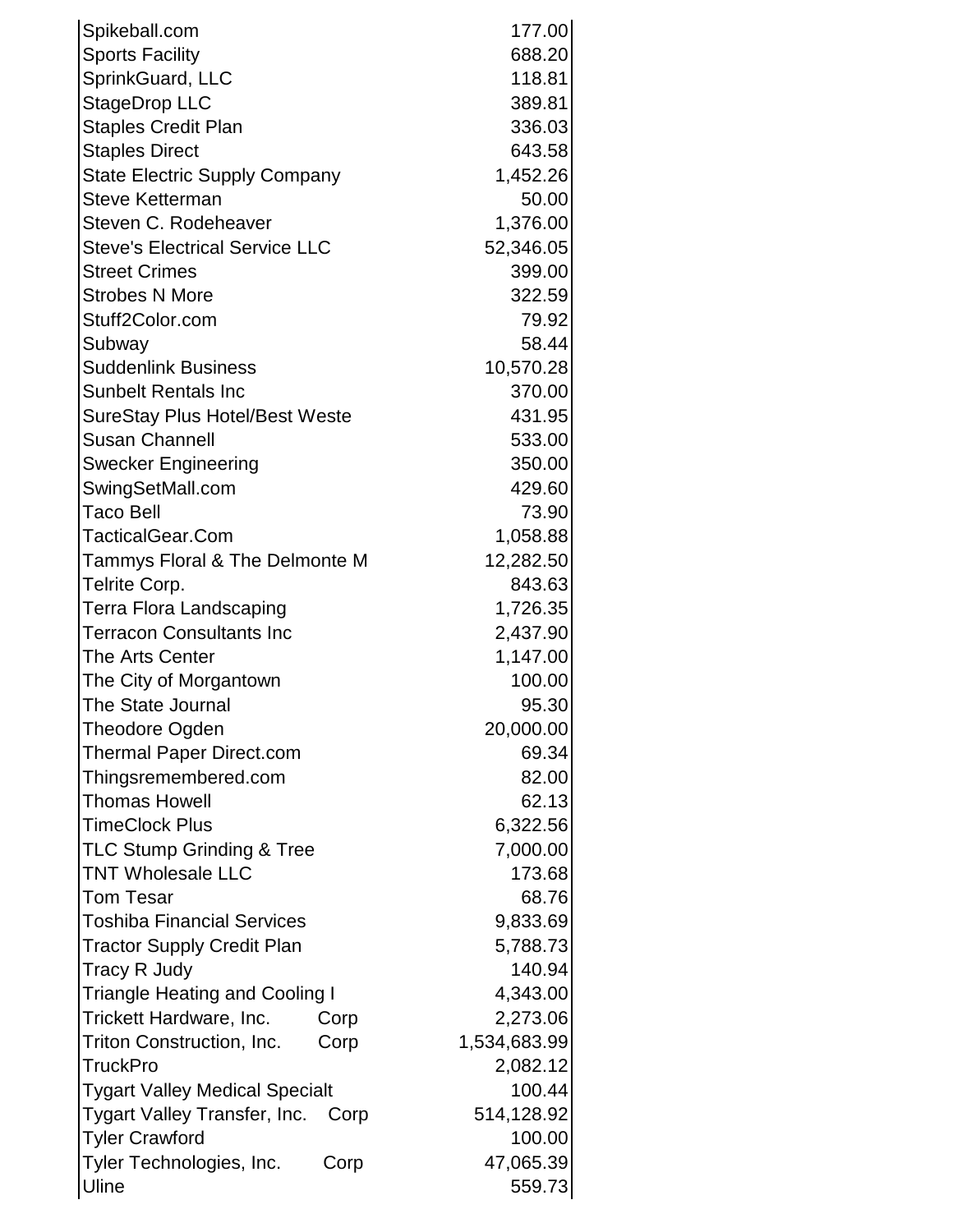| Unique Paving Materials Corp.                                              | 1,045.00          |
|----------------------------------------------------------------------------|-------------------|
| United Laboratories Inc.                                                   | 3,415.20          |
| United Way of Randolph County                                              | 280.00            |
| Universal Engineering & Contra                                             | 5,947.86          |
| <b>UPS</b>                                                                 | 1,682.86          |
| <b>UPS Store - Tucson AZ</b>                                               | 157.77            |
| <b>US Postmaster</b>                                                       | 398.28            |
| <b>USA Blue Book</b>                                                       | 17,517.66         |
| Valerie Braden                                                             | 533.00            |
| <b>Valley Business Systems</b>                                             | 595.00            |
| Valley Can Custom Container LLC-P                                          | 11,360.00         |
| Valley Rent-a-Car LLC                                                      | 250.00            |
| <b>Valley Supply Company</b>                                               | 5,583.63          |
| Van Broughton                                                              | 243.08            |
| Vannostrand Architects, PLLC                                               | 9,000.00          |
| Varner Auto Parts & Constructi                                             | 375.20            |
| V-Belt Guys                                                                | 60.51             |
| Vertical Transport Consulting,                                             | 200.00            |
| <b>Vista Print</b>                                                         | 73.39             |
| Walmart                                                                    | 23,912.39         |
| <b>Warrior Mindset.com</b>                                                 | 125.00            |
| <b>Washington National Insurance</b>                                       | 11,850.23         |
| <b>Waste Management</b>                                                    | 517.45            |
| Wayfair                                                                    | 593.98            |
| <b>Wendling's Food Service</b>                                             | 1,544.74          |
| <b>West Electric &amp; Machine</b>                                         | 744.21            |
| West Virginia Paving Inc                                                   | 9,036.61          |
| West Virginia Paving, Inc.                                                 | 807.77            |
| West Virginia Rural Water Asso NonPr                                       | 2,481.58          |
| <b>Western Branch Diesel</b>                                               | 38,191.81         |
| <b>Whitey's Alternator and Starte</b>                                      | 82.00             |
| <b>Will Roboski</b>                                                        | 65.00             |
| Winchester Restaurant Equipmen                                             | 8,229.82          |
| <b>Witmer Public Safety Group</b>                                          | 4,066.01          |
| WIX.com                                                                    | 143.46            |
| <b>Woodford Oil Company</b>                                                | 19,609.80         |
| <b>WORKFORCE West Virginia</b>                                             | 11,502.00         |
| <b>WV Bureau for Public Health</b>                                         | 625.00            |
| WV Bureau of Employment Progra                                             | 2,085.70          |
| <b>WV Bureau of Public Health</b>                                          | 550.00            |
| <b>WV Chamber of Commerce</b>                                              | 450.00            |
| <b>WV Code Officials Association</b>                                       | 190.00            |
| <b>WV Consolidated Retirement Boa</b>                                      | 90,248.86         |
| <b>WV Consolidated Retirement Boa</b>                                      | 97,126.12         |
| <b>WV Consolidated Retirement Boa</b><br><b>WV Correctional Industries</b> | 227,877.31        |
|                                                                            | 1,898.89<br>50.00 |
| <b>WV Corrections Training Founda</b><br><b>WV DEP</b>                     | 690.00            |
|                                                                            |                   |
| WV DEP Division of Water and W                                             | 430.00            |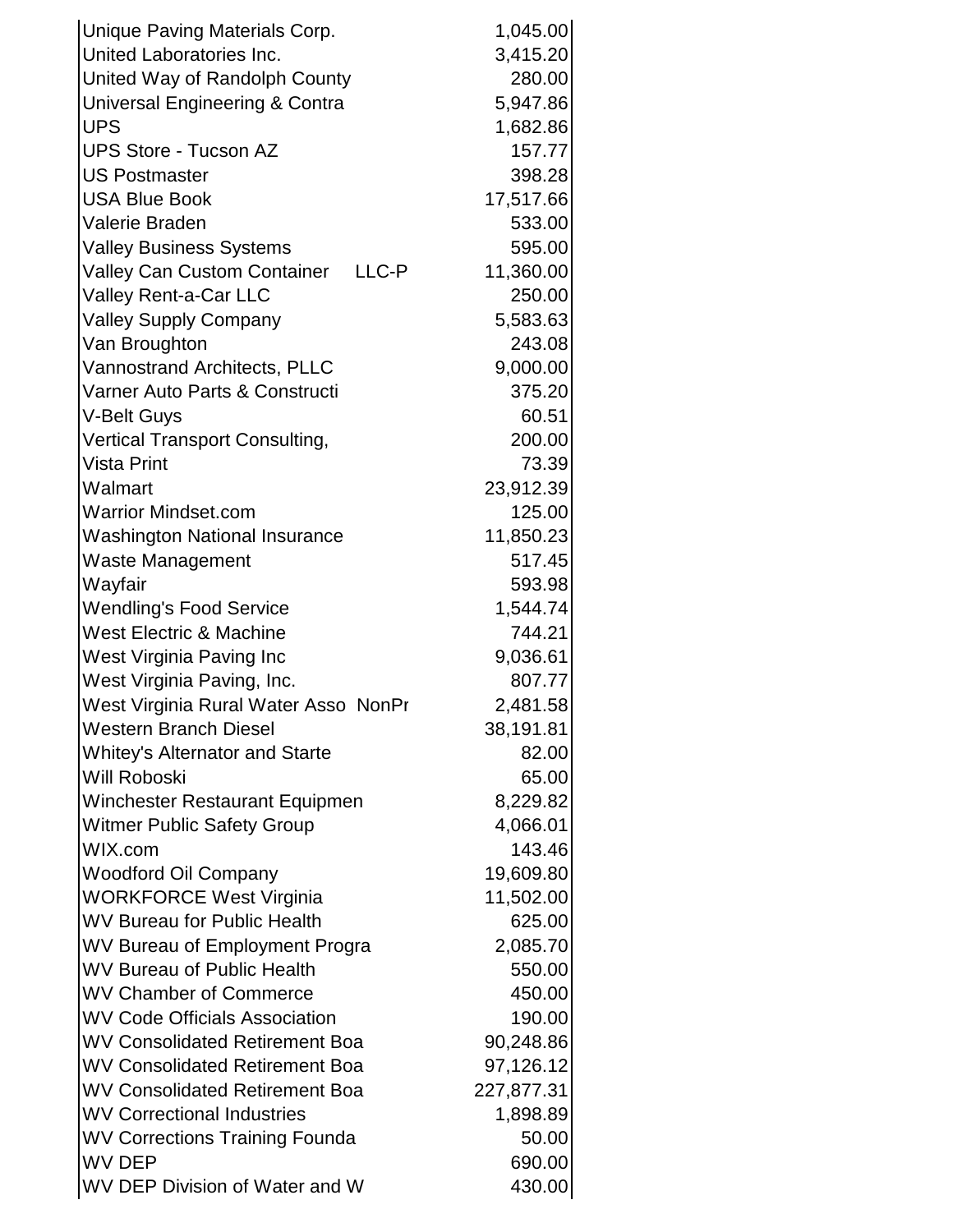| WV DEP Water & Waste Mgmt             | 8,258.75      |
|---------------------------------------|---------------|
| <b>WV Dept of Transportation</b>      | 2,549.49      |
| <b>WV Division of Labor - Consume</b> | 92.03         |
| <b>WV Municipal League</b>            | 3,051.92      |
| <b>WV Outdoor Power</b>               | 791.07        |
| WV Public Employee Insurance A        | 553,457.18    |
| <b>WV Raptor Rehabilitation Cente</b> | 300.00        |
| <b>WV Regional Jail and Correctio</b> | 14,909.25     |
| <b>WV State Auditor</b>               | 880.00        |
| <b>WV State Police</b>                | 210.00        |
| <b>WV State Rail Authority</b>        | 130.00        |
| <b>WV State Treasurer's Office</b>    | 18,987.00     |
| <b>WV Tractor Company</b>             | 4,905.15      |
| <b>WV Treasury</b>                    | 102.25        |
| <b>WV Treasury Basic</b>              | 100.00        |
| <b>WV Wood Technology Center</b>      | 1,700.00      |
| <b>WVFMA</b>                          | 185.00        |
| <b>WVRPA</b>                          | 110.00        |
| <b>WVU Law</b>                        | 100.00        |
| <b>Xerox Corporation</b>              | 3,814.08      |
| <b>Xerox Financial Services</b>       | 630.00        |
| <b>Youth Health Service</b>           | 390.00        |
| Zarc International                    | 425.00        |
| <b>Zenith Firearms</b>                | 2,208.72      |
| Zep Manufacturing Co.                 | 193.28        |
| <b>Zero Waste USA</b>                 | 1,183.62      |
| Total                                 | 12,321,978.76 |